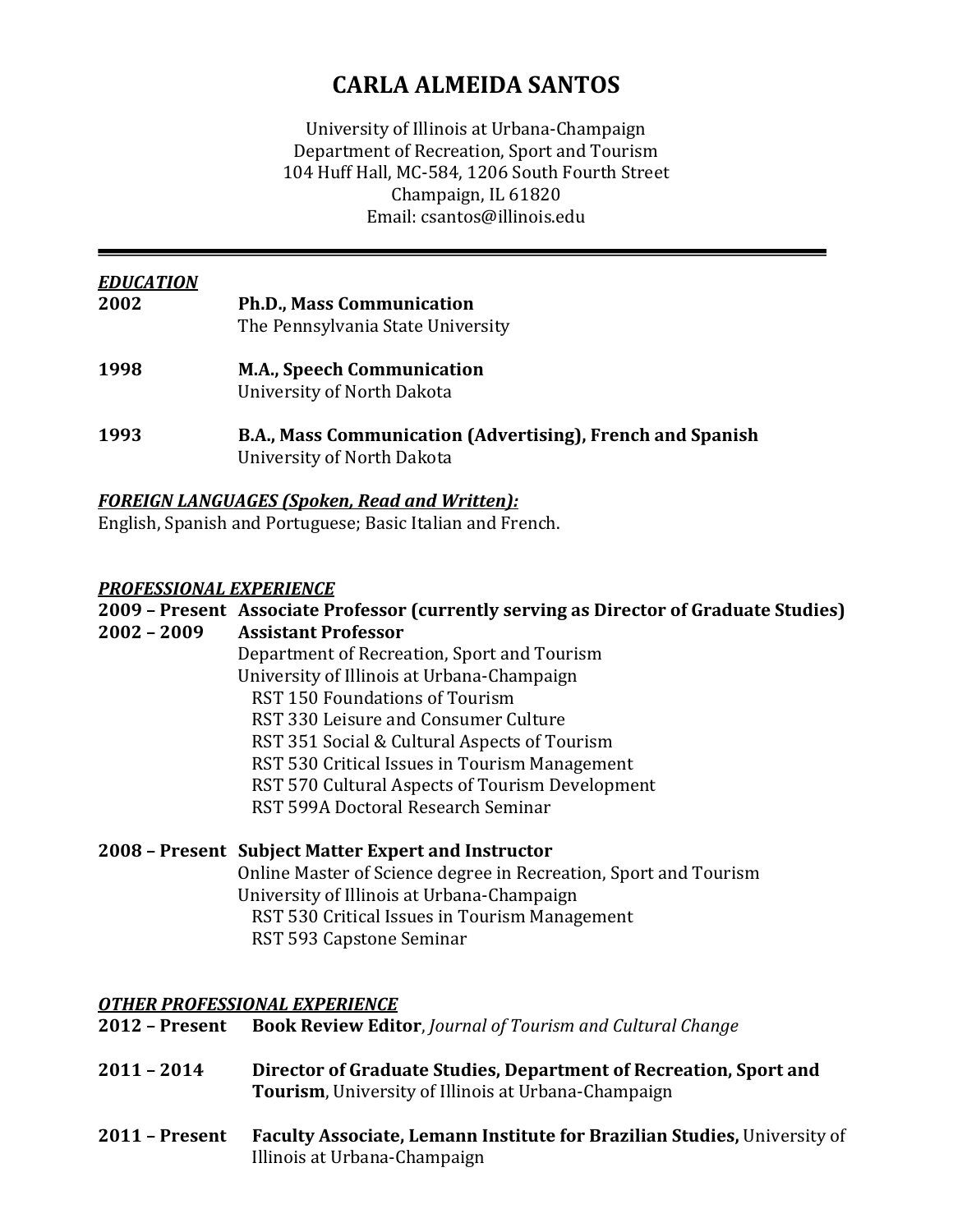| $2011 - 2013$ | Co-Director, Tourism and Sport Management Research Laboratory,<br>University of Illinois at Urbana-Champaign                                                                                                                                                                                                           |
|---------------|------------------------------------------------------------------------------------------------------------------------------------------------------------------------------------------------------------------------------------------------------------------------------------------------------------------------|
| 2009-Present  | Board of Directors, Collaborative for Cultural Heritage Management<br>and Policy, University of Illinois at Urbana-Champaign                                                                                                                                                                                           |
| 2009-Present  | Faculty Associate, European Union Center, University of Illinois at<br>Urbana-Champaign                                                                                                                                                                                                                                |
| 2009-Present  | Faculty Associate, Global Studies, University of Illinois at Urbana-<br>Champaign                                                                                                                                                                                                                                      |
| 2004-2011     | Co-Director, Tourism Lab for Economic and Social Behavior Research,<br>University of Illinois at Urbana-Champaign                                                                                                                                                                                                      |
| 2004-Present  | <b>Steering Committee, Human Dimensions of Environmental Systems,</b><br>University of Illinois at Urbana-Champaign                                                                                                                                                                                                    |
| 2002-Present  | <b>Faculty Associate/Steering Committee, Center for Latin American and</b><br>Caribbean Studies, University of Illinois at Urbana-Champaign                                                                                                                                                                            |
| 1998-2002     | <b>Graduate Teaching Assistant &amp; Lecturer</b><br><b>College of Communications, The Pennsylvania State University</b><br><b>COMM 100 Mass Media and Society</b><br>Courses taught:<br><b>COMM 410 International Communication</b><br>COMM 411 Cultural Aspects of Mass Media<br><b>COMM 419 World Media Systems</b> |
| 1994-1998     | <b>Graduate Teaching Assistant</b><br><b>School of Communication, University of North Dakota</b><br><b>COMM 161 Public Speaking</b><br>Courses taught:                                                                                                                                                                 |

# **PUBLICATIONS**

 $\blacklozenge$  Denotes publication with graduate student

◆ Shim, C. S. & Santos, C. A. (*In Press*). Tourism, Place and Placelessness in the Phenomenological Experience of Shopping Malls in Seoul Tourism Management. Tourism *Management*. 

◆ Bueno-O'Dowd, K., Santos, C. A., Ozkan, S. & Irigoyen-García, J. (2014). An Islamic Past in Contemporary Spanish and Portuguese Tourism Narratives. *Tourism, Culture and Communication,* 13(3), 191‐202. 

◆ Shim, C. S., Santos, C. A. & Choi, M. J. (2013). *Malling* as a Leisure Activity in South Korea. *Journal of Leisure Research, 45*(3), 367‐392.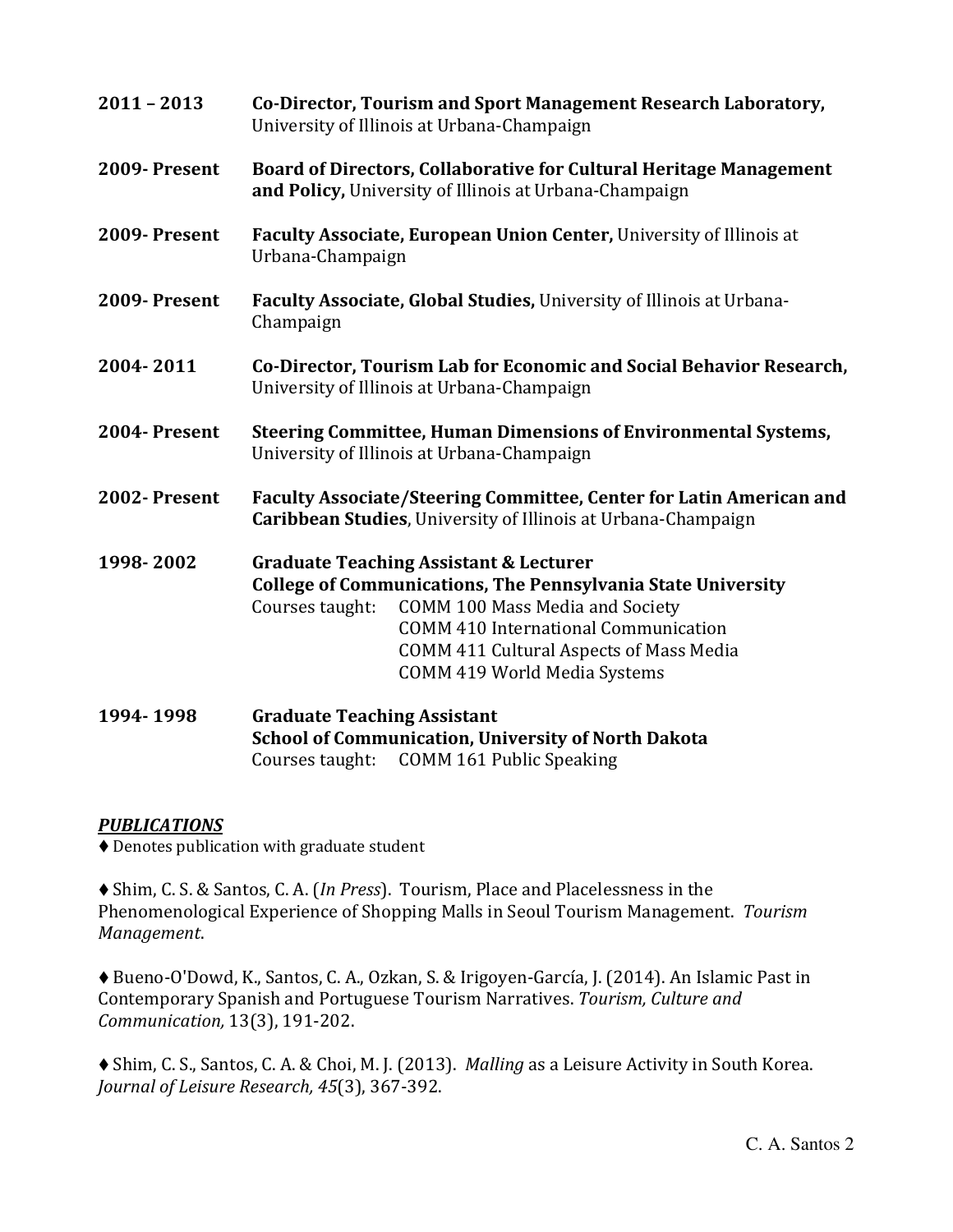$\blacklozenge$  Santos, C. A., Tainsky, S., Schmidt, A., & Shim, C. S. (2013). Framing the Octagon: An Analysis of News‐Media Coverage of Mixed Martial Arts. *International Journal of Sport Communication, 6,* 66‐86*.*

Tainsky, S., Salaga, S., & Santos, C. A. (2013). Determinants of Pay-Per-View Broadcast Viewership in Sports: The Case of the Ultimate Fighting Championship. *Journal of Sport Management, 27,* 43‐58*.*

◆ Shim, C. S. & Santos, C. A. (2012). Authenticity Issues in Urban Tourism: Concepts and Implications. *Korean Journal of Tourism Studies, 24*(3), 33‐56.

Tainsky, S., Salaga, S. & Santos, C. A. (2012). Estimating Attendance for the Ultimate Fighting Championship: A Demand Theory Approach. *International Journal of Sport Management and Marketing, 11*(3/4), 206‐224*.*

◆ Santos, C. A. & Zobler, K. (2012). The Bridge on the River Elbe: Heritage in a Modern City. *Annals of Tourism Research*, *39*(1), 484‐486. 

Barbieri, C., Santos, C. A. & Katsube, Y. (2012). Volunteer Tourism: On-The-Ground Observations from Rwanda. *Tourism Management*, *33*(1), 509‐516. 

◆ Shim, C. & Santos, C. A. (2011). Orientalism in American Travel Writing about Korea. *Korean Journal of Tourism Studies*, 28, 23‐40. 

Rozier, S. & Santos, C. A. (2011). Processing Promotional Travel Narratives. Tourism *Management*, 32(2), 394-405.

◆ Yan, C. & Santos, C. A. (2010). Re-positioning Chinese Tourism Media Studies: A Socio-Cultural Perspective. *Journal of China Tourism Research*, 6(2), 202‐214. 

◆ Santos, C. A. & Yan, C. (2010). Genealogical Tourism: A Phenomenological Examination. *Journal of Travel Research* 49(1), 56‐67. 

Santos, C. A. & Rozier (2009). Travel Writing as a Representational Space: "Doing Deviance." *Tourism, Culture and Communication*, 9(3), 137‐150. 

Buzinde, C. & Santos, C. A. (2009). Interpreting Slavery Tourism. *Annals of Tourism Research,* 36(3), 439‐458.

 $\blacklozenge$  Caton, K. & Santos, C. A. (2009). Images of the Other: Selling Study Abroad in a Postcolonial World. *Journal of Travel Research*, 48(2), 191‐204. 

◆ Yan, C. & Santos, C. A. (2009). "China, Forever": Tourism Discourse and Self-Orientalism. *Annals of Tourism Research*, 36(2), 295‐316. 

◆ Santos, C. & Yan, C. (2008). Representational Politics in Chinatown: The Ethnic Other. *Annals of Tourism Research*, *35*(4), 879‐899.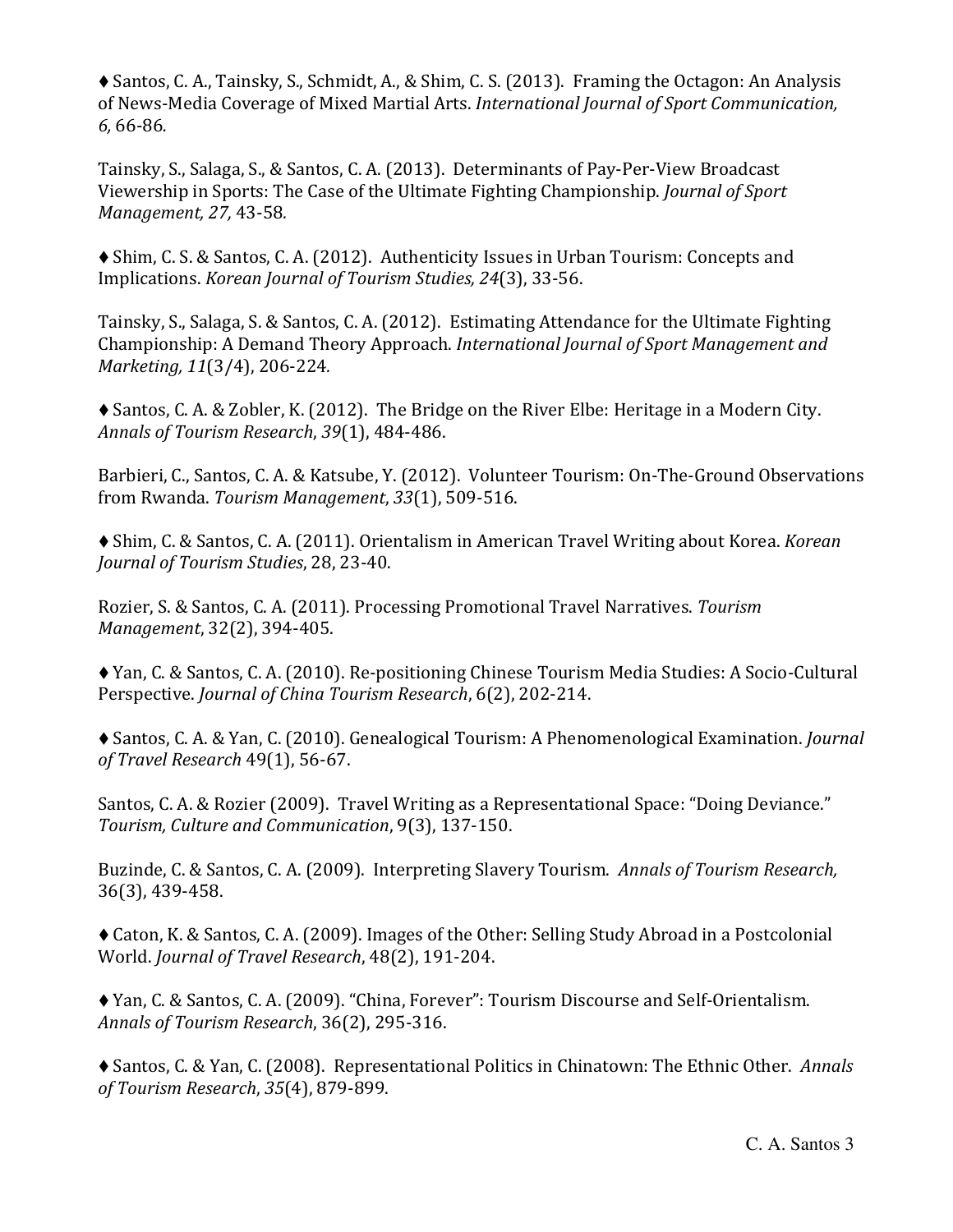◆ Santos, C. A., Belhassen, Y. & Caton, K. (2008). Re-imagining Chinatown: An Analysis of Tourism Discourse. *Tourism Management*, *29*, 1002‐1012. 

Santos, C. A. (2008). Tourism as Science and Science as Tourism: Imagining, Experiencing, and Portraying Environment, Society, Self, and Other in Papua New Guinea. A Commentary. *Current Anthropology, 49(4).* 

Buzinde, C. & Santos, C. A. (2008). Representations of slavery. *Annals of Tourism Research, 35*(2), 469‐488. 

◆ Caton, K. & Santos, C. A. (2008). Closing the hermeneutic circle: Photographic encounters with the Other. Annals of Tourism Research, 35(1), 7-26.

Santos, C. A. (2008). Politica representacional no turismo etnico (Representational politics and ethnic tourism). *O Turismo em...: Impactos, Desafios, Oportunidades,* 68‐69. 

 $\blacklozenge$  Belhassen, Y., Santos, C. A. & Uriely, N. (2007). Cannabis usage in tourism: A sociological perspective. *Leisure Studies, 23*(3), 309‐319. Abstract republished in: *The Chronicle of Higher Education*, 53 (44), A6.

◆ Santos, C. A. & Rozier, S. (2007). Intercultural communication competence and conflict negotiation strategies: Perceptions of park staff and diverse park users. *Journal of Park and Recreation Administration, 25*(1), 22‐49. 

◆ Caton, K. & Santos, C. A. (2007). Heritage tourism on Route 66: Deconstructing nostalgia. *Journal of Travel Research, 45*(4), 371‐386. 

◆ Santos, C. A. & Buzinde, C. (2007). Politics of identity and space: Representational dynamics. *Journal of Travel Research, 45*(3), 322‐332. 

Stodolska, M. & Santos, C. A. (2006). "You must think of *Familia*": The everyday lives of Mexican migrants in destination communities. *Social & Cultural Geography*, 7(4), 627-647.

Shinew, K., Stodolska, M., Floyd, M., Hibbler, D., Allison, M., Johnson, C. & Santos, C. (2006). Race and ethnicity in leisure research: Where have we been and where do we need to go? *Leisure Sciences, 28* (4), 403-408.

Santos, C. A. (2006). Cultural politics in contemporary travel writing. Annals of Tourism *Research, 33*(3), 624‐644.

◆ Buzinde, C., Santos, C. A. & Smith, S. (2006). Ethnic representations: Destination imagery. *Annals of Tourism Research, 33*(3), 707‐728.

Barros, C. P. & Santos, C. A. (2006). The measurement of efficiency in Portuguese hotels using Data Envelopment Analysis. *Journal of Hospitality and Tourism Research, 30*(3), 378‐400.

Stodolska, M. & Santos, C. A. (2006). Transnationalism and leisure: Mexican temporary migrants in the United States. *Journal of Leisure Research*, 38(2), 143-167.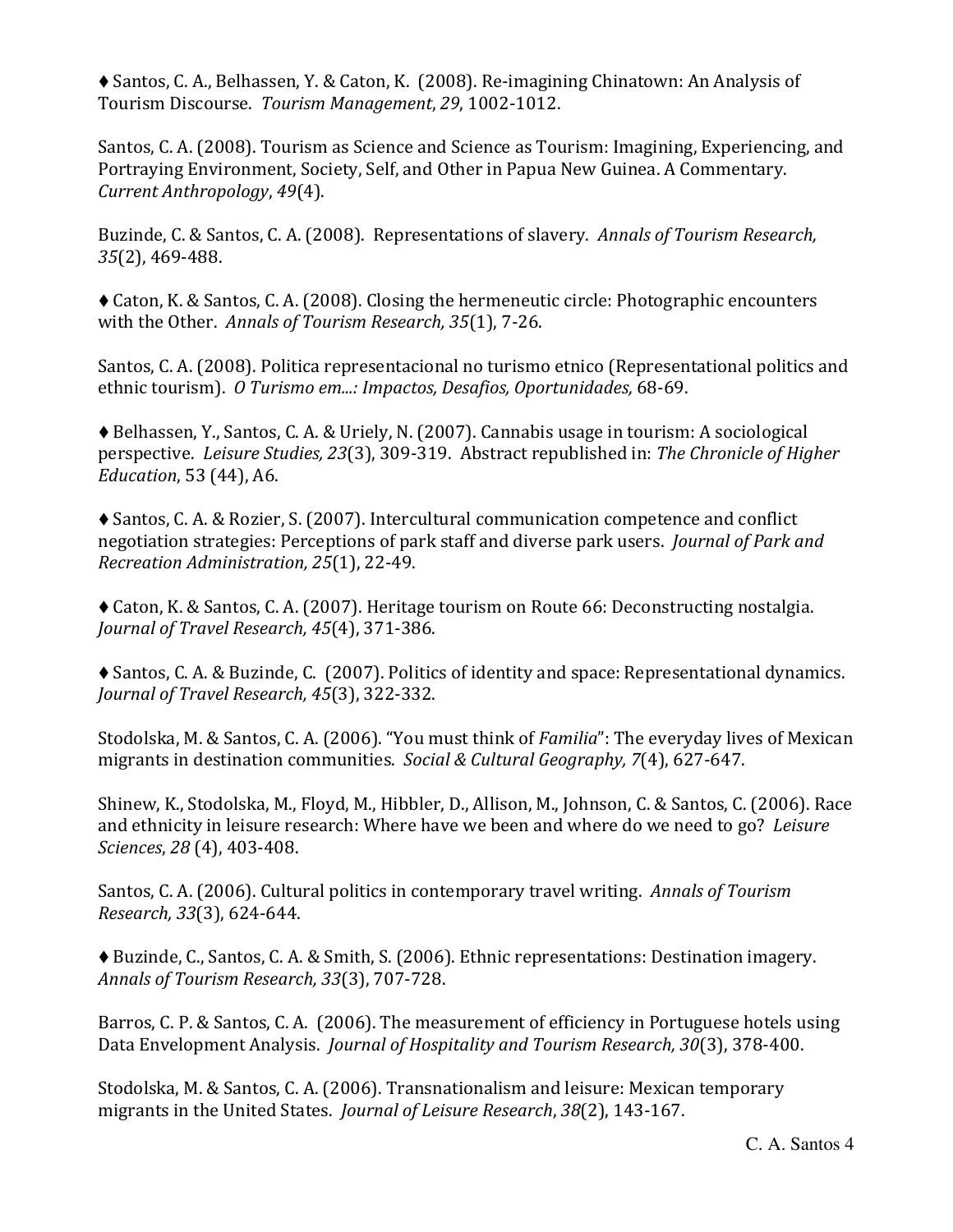◆ Belhassen, Y. & Santos, C. A. (2006). An American evangelical pilgrimage to Israel: A case study on politics and triangulation. *Journal of Travel Research*, 44(4), 431-441.

Santos, C. (2005). El encuadre mediático de Portugal: La dinámica de representación. Annals of *Tourism Research en Español*, *7*(2), 377‐396. 

McGehee, N. G. & Santos, C. A. (2005). Social change and volunteer tourism: Mobilizing discourse. *Annals of Tourism Research, 32*(3), 760‐779.

Santos, C. A. (2004). Perception and interpretation of leisure travel articles. *Leisure Sciences*, *26*(4), 393‐410. 

Santos, C. A. & Proffitt, J. M. (2004). The humor in it: Tourists and intercultural interaction. *Tourism – An International Interdisciplinary Journal, 52*(1), 51‐64. 

◆ Jeong, S. & Santos, C. A. (2004). Cultural politics and contested place identity. Annals of *Tourism Research, 31*(3), 640‐656.

Santos, C. (2004). Framing Portugal: Representational dynamics. *Annals of Tourism Research*, *31*(1), 122‐138. 

# *BOOK CHAPTERS & ENCYCLOPEDIA ENTRIES*

Barbieri, C.; Santos, C. A., & Katsube, Y. (in press). Volunteer Tourism Facilitators: Learning from Field Observations in Nyakinama. In Clemmons, D. and McGehee, N.G. (eds.). The Voluntourism Research Anthology 2005-2012: A Compilation. San Diego: Voluntourism.org Publications. 

Santos, C. A. & Shim, C. (2012). Cross Cultural Approaches. *In* L. Dwyer, A. Gill and Dr. N. Seetaram (Eds.), *Handbook of Research Methods in Tourism: Quantitative and Qualitative Approaches* (pp. 392-402). Edward Elgar Publishing.

Shim, C., & Santos, C. (2012). Orientalism in American Travel Writing about Korea. In H. Park (Ed.), *Korean Culture and Orientalism.* Seoul: Bogosa. (Invited Reprint of Journal Article).

Huang, W. & Santos, C. A. (2011). Tourism and National Identity in the United States: The Case of Washington, DC. *In* Frew, E. A. and White, L. K. (Eds.), *Tourism and National Identities: An International Perspective* (pp. 13-25). Routledge; Oxon, UK.

Beeton, S., Bowen, H. & Santos, C. A., (2005). State of knowledge: Mass media and its relationship to perceptions of quality. *In* G. Jennings, & N. Nickerson (Eds.), *Quality Tourism* Experiences? (pp. 23-37). Oxford: Butterworth Heinemann.

Bowen, H. & Santos, C. A. (2005). Constructing quality, constructing reality. *In* G. Jennings, & N. Nickerson (Eds.), *Quality Tourism Experiences?* (pp. 38-54). Oxford: Butterworth Heinemann.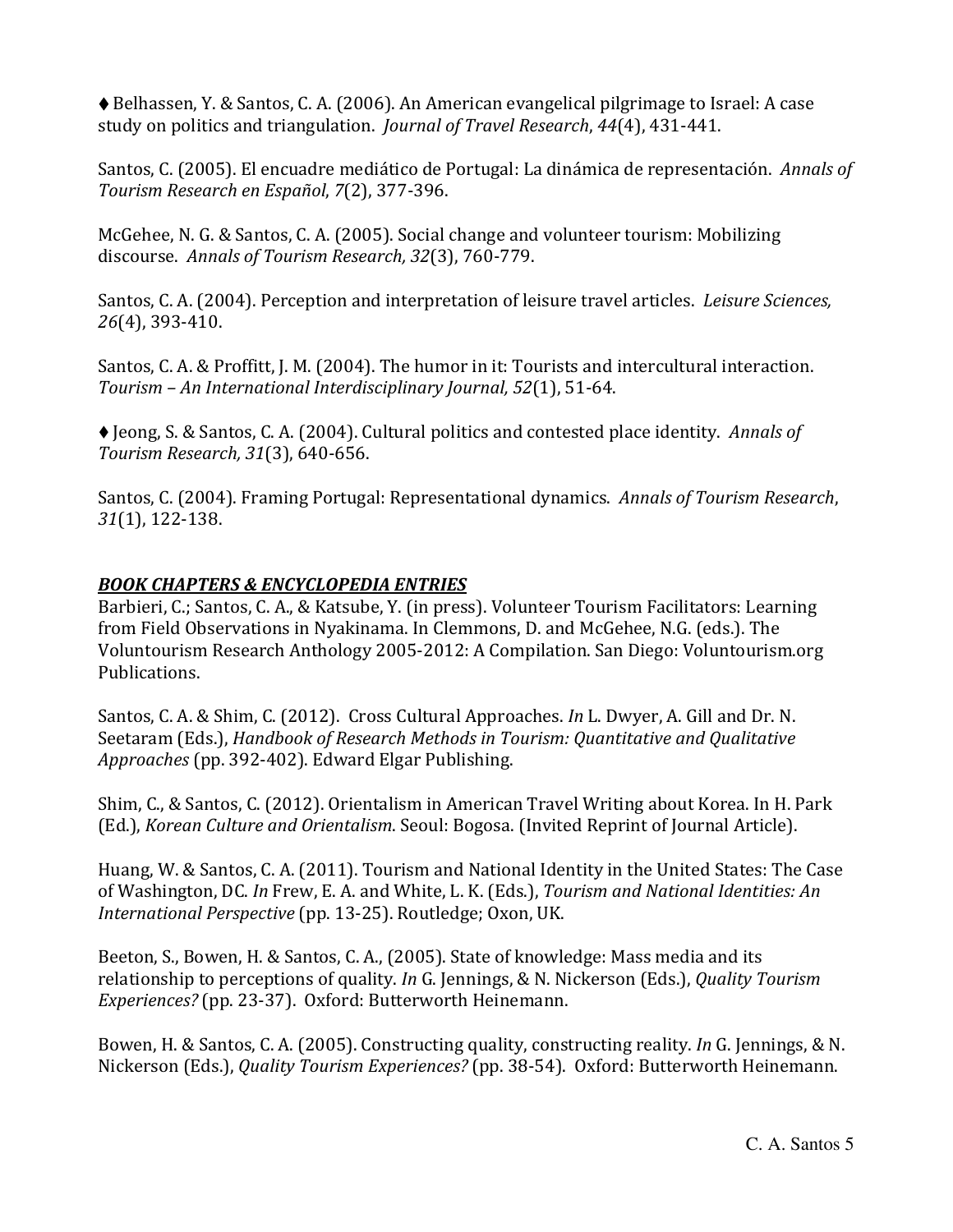Santos, C. A. (2005). Framing analysis: Examining mass mediated tourism narratives. *In* B. Ritchie, P. Burns, and C. Palmer (Eds.), *Tourism Research Methods: Integrating Theory and Practice* (pp. 149-161). CAB International Tourism/Leisure Series.

# *GRANTS AND CONTRACTS AWARDED*

Bond, T., Nguyen, H., Santos, C. A. & Francisco, P. (2014-2016). "Toward the New Global Extension: Ensuring a Culture of Quality in Transferring Solutions to the Base of the Economic Pyramid." Research Thrust Program; \$25,290.

University of Illinois Graduate College Block Grant Program (2014-2017) (written and submitted on the behalf of the Department of Recreation, Sport and Tourism). Awarded: \$41,592. 

Santos, C. A. (2011-2013). "Tourism and Socioeconomic Realities in Brazil: A Framing Analysis." Lemann Institute for Brazilian Studies; \$10,597.

Santos, C. A. (2010-2011). "Heritage Tourism and Entrepreneurship." Academy for Entrepreneurial Leadership; \$10,000.

Santos, C. A. (2009-2011). "Tourism and Cultural Identity: EU Heritage Politics". University of Illinois at Urbana-Champaign Campus Research Board; \$11,350.

Santos, C. A. (2009). "The Politics of EU Heritage: Negotiating Cultural Identity and Tourism in a Globalizing Portugal." Department of Education Title VI funds administered through the European Union Center; \$13,500.

Santos, C. A. & Humphreys, B. (2007). "Intersecting Social and Economic Forces of Tourism: A Community Approach." Lake Tahoe Visitors Authority; \$20,000.

Rayward, B., Santos, C. A., Silverman, H. & Trofanenko, B. (2006-2007). "Civic Commitment & Public Engagement in 3 Illinois Museums." University of Illinois at Urbana-Champaign Task Force on Civic Commitment in the 21st Century; \$11,000.

Santos, C. A. & Schwartz, Z. (2005-2006). "Evaluation of the Advertising Program for the Lake County Convention and Visitors Bureau." Lake County Illinois Convention and Visitor Bureau; \$8,800.

Shinew, K., Stodolska, M., Santos, C. A, Zhu, W. & Nedovic-Budic, Z. (2005-2006). "The Effect of Sport Facilities and Trail Systems on The Use of Green Spaces for Physical Activity Among Latino(a) Americans." Robert Wood Johnson Foundation (ALPES program); \$132,779.

Stodolska, M., Shinew, K. J. & Santos, C. A. (2005-2006). "Increasing Intercultural Understanding Between Park Managers and African American and Latino Users of Urban Parks." National Recreation and Park Association; \$27,646.

Santos, C. A. (2002-2004). "Investigating the Sociopolitical Relationship between Promotional Messages and Experiences of the Individual and Host in Community Tours." University of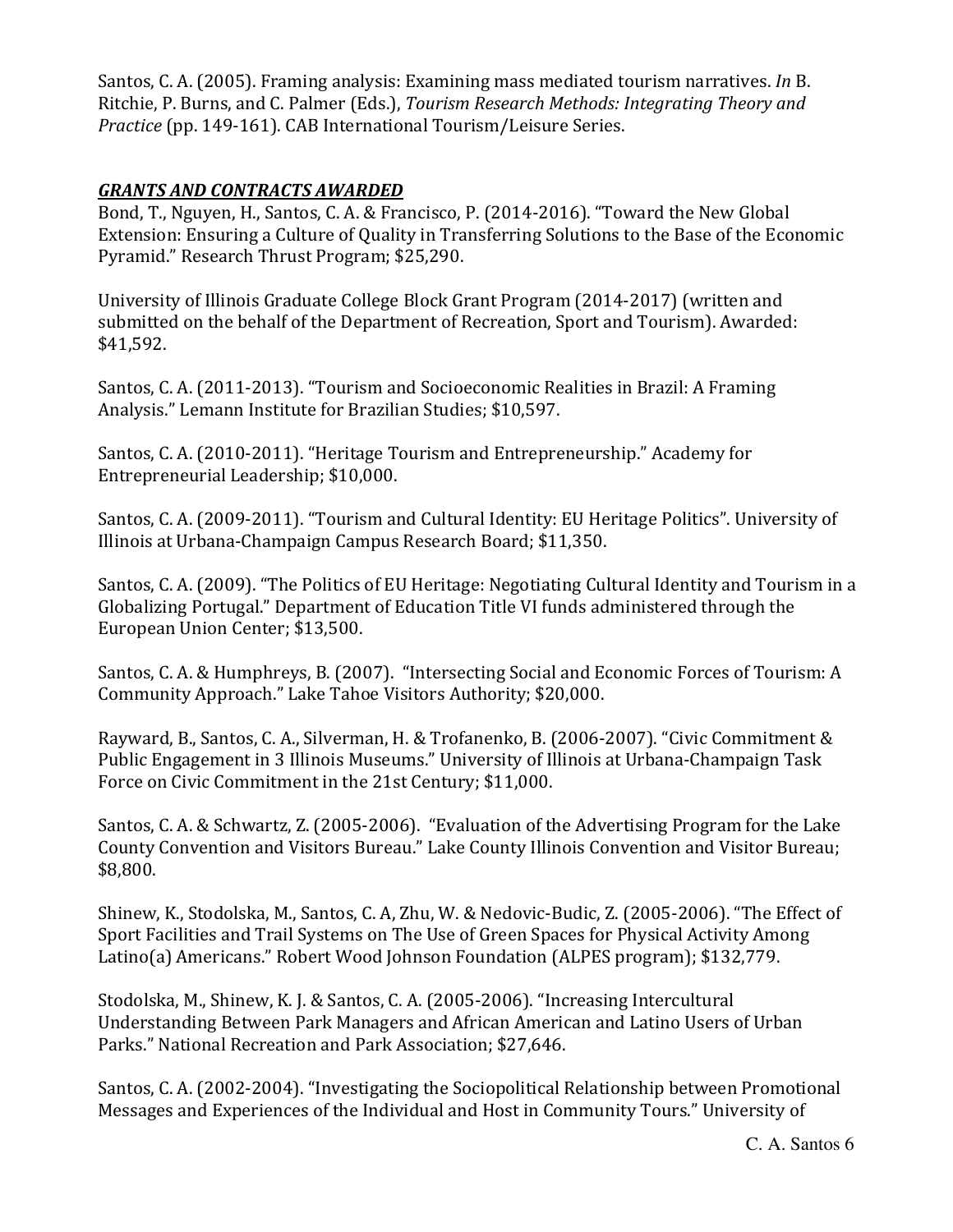Illinois at Urbana‐Champaign Campus Research Board; \$12,028 – *The Arnold O. Beckman Research Award*. 

## *SELECTED CONFERENCE PRESENTATIONS, INVITED SPEAKER, AND ABSTRACTS*

Martin, S. D. & Santos, C. A. (February 2014). Share, Like, Tweet and Cheer: An Examination of Social Media Usage and NFL Fans. *Western States Communication Association Annual Conference.* Anaheim, California. 

Santos, C. A. & McKenna, E. (July 2013). Framing Analysis and Contemporary Tourism Discourse: Brazil as a Tourism Destination. *3rd International Conference on Intangible Heritage: Sharing Cultures*. Aveiro, Portugal. 

O'Dowd, K., Santos, C. A., Ozkan, S., & Irigoyen-Garcia, J. (July 2013). An Islamic Past in Contemporary Spanish and Portuguese Tourism Representations. *3rd International Conference on Intangible Heritage: Sharing Cultures*. Aveiro, Portugal. 

**(Invited Speaker**) Santos, C. A. (June 2013). Tourism Development in the Mediterranean: Contemporary Dynamics. *The Timeless Mediterranean and the New European Union: Transnational Spaces and Integration.* Urbana, Illinois. 

Shim, C. S., Vargas, P., & Santos, C. A. (April 2013). A Quantitative Analysis of Orientalism as a Destination Image. Association of American Geographers. Los Angeles, CA.

McKenna, E. F. & Santos, C. A. (March 2013) "Enquadrando o Brasil para prazer ou negocio: Um Frame Análise do Destino" ("Framing Brazil for Pleasure or Business: A Destination Frame Analysis"). Invited presentation at the Universidade Federal da Bahia (Federal University of Bahia), Salvador, Brazil.

Santos, C. A., O'Dowd, K., Ozkan, S., & Irigoyen-Garcia, J. (January 2013). An Islamic Past in Contemporary Spanish and Portuguese Tourism Narratives. *Researching and Teaching the EU: Best Practices & Current Trends in EU Scholarship*. Chicago, IL. 

Barbieri, C, Santos, C. A., Katsube, Y. (October 2012) Volunteer Tourism Facilitators: Learning From Field Observations in Niyakinama, Rwanda. *The VolunTourist Newsletter.*

Santos, C. A. & McKenna, E. (September 2012). Brazil as a Tourism and Business Destination: A Framing Analysis. *Eleventh International Congress of the Brazilian Studies Association.* Champaign, IL.

Shim, C. S. & Santos, C. A. (July 2012). Urban Tourism and Authenticity: A Conceptual Approach. *TOSOK International Tourism Conference.* Ulsan, Korea. 

Santos, C. A., Tainsky, S., Schmidt, K. A., & Shim, C. S. (May 2012). From Human Cockfighting to Legitimate Sport: Politicians Weigh in on MMA. *North American Society for Sport Management Conference.* Seattle, WA.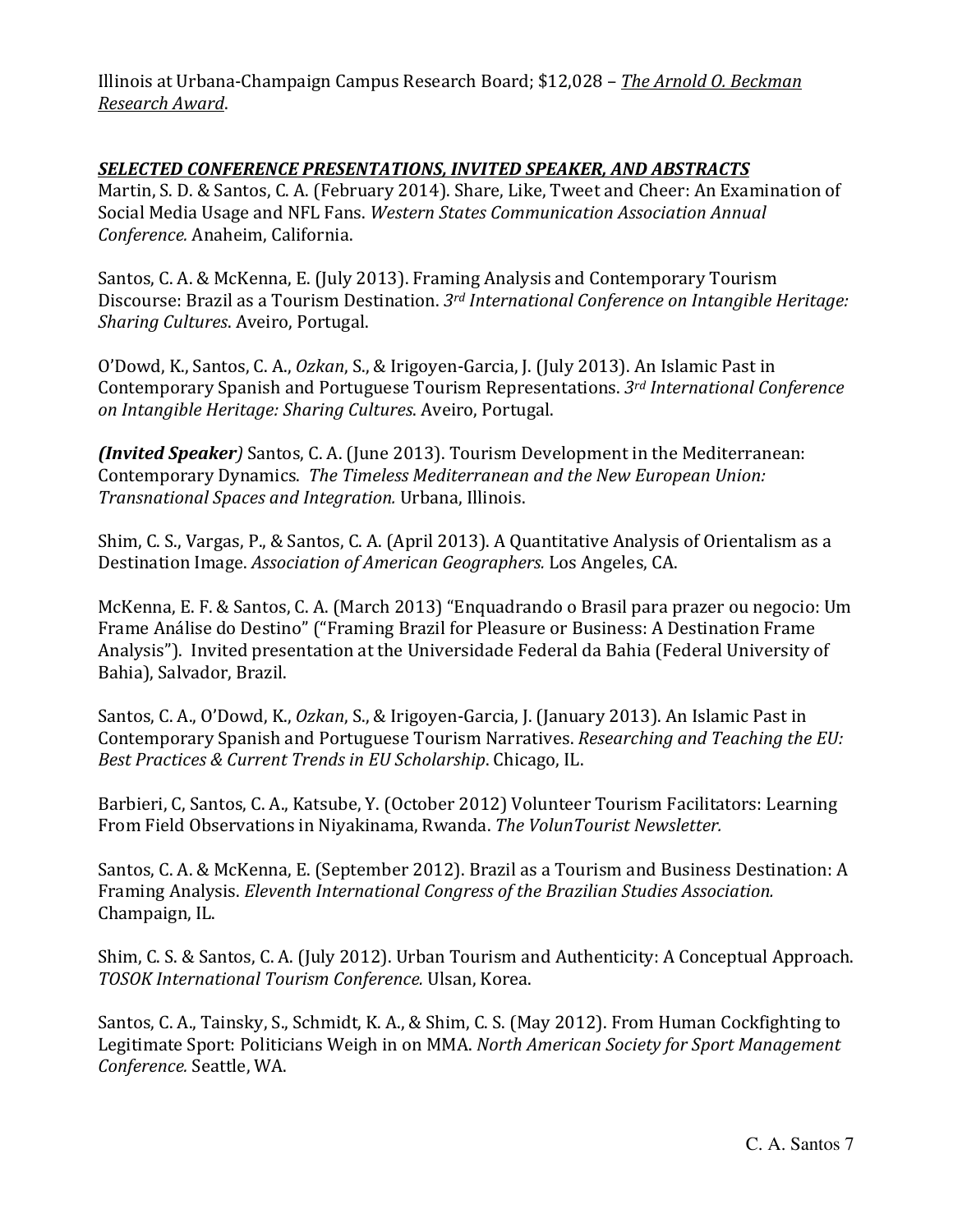Santos C. A., Tainsky, S. Schmidt, A., & Shim, C. (March 2012). Framing the Octagon: A Media Analysis of Mixed Martial Arts and the Ultimate Fighting Championship. *Fifth Summit on Communication & Sport*. 

Shim, C., & Santos, A. (March 2012). Place and Placeness in Shopping Complexes: A Model of Contemporary Authenticity. *Contemporary Authenticity Conference*. 

*(Invited Speaker*) Santos, C. A. (March 2012). Representing, managing and experiencing tourism. Health, Leisure & Human Performance Research Institute, University of Manitoba, Winnipeg, Canada.

Shim, C., Santos, C. A. & Choi, M. (October 2011). Shopping malls as urban leisure spaces: A mixed method approach. In *Abstracts from the 2011 National Recreation and Parks Association Leisure Research Symposium*, and paper presented at Conference, Atlanta, GA.

Barbierri, C. & Santos, C. A. (September 2011). Volunteer tourism: Observations from Rwanda. *CenStates TTRA Quarterly Newsletter*. 

Shim, C. & Santos, C. A. (June 2011). Urban tourism: *Placelessness* and *placeness* in shopping complexes. In *Conference Proceedings from the 2011 International Travel and Tourism Research Association* (CD-ROM). Paper presented at conference, Ontario, Canada.

Tainsky, S., Salaga, S. & Santos, C. A. (June 2011). Demand for individual sports: Estimating pay-per-view buyrates for the Ultimate Fighting Championship. Paper presented at the *North American Society for Sport Management Conference*, Ontario, Canada. 

*(Invited Speaker)* Santos, C. A. (September 2011). Urban ethnic communities: Representation and identity. Western Michigan University *Lucia Harrison Speaker Series* (Department of Geography). Kalamazoo, MI.

Rich, S. R. & Santos, C. A. (December 2010). Reading promotional travel narratives: Processing and skepticism. *CenStates TTRA Quarterly Newsletter*. 

Santos, C. A. (October 2010). Genealogical tourism: Discovering personal boundaries. *CenStates TTRA Quarterly Newsletter*. 

Buzinde, C. & Santos, C. A. (April 2010). Tourists' reception of plantation slavery. *Association of American Geographers*, Washington, DC.

**(Invited Speaker**) Santos, C. A. (March 2010). Tourism and EU Heritage: Supranational tools, local practices. Polytechnic Institute of Viana do Castelo. Viana do Castelo, Portugal.

**(Invited Speaker**) Santos, C. A. (December 2009). The Politics of EU Heritage: Negotiating tourism, culture and identity. *European Union Center Lecture Series*. University of Illinois, Champaign, IL.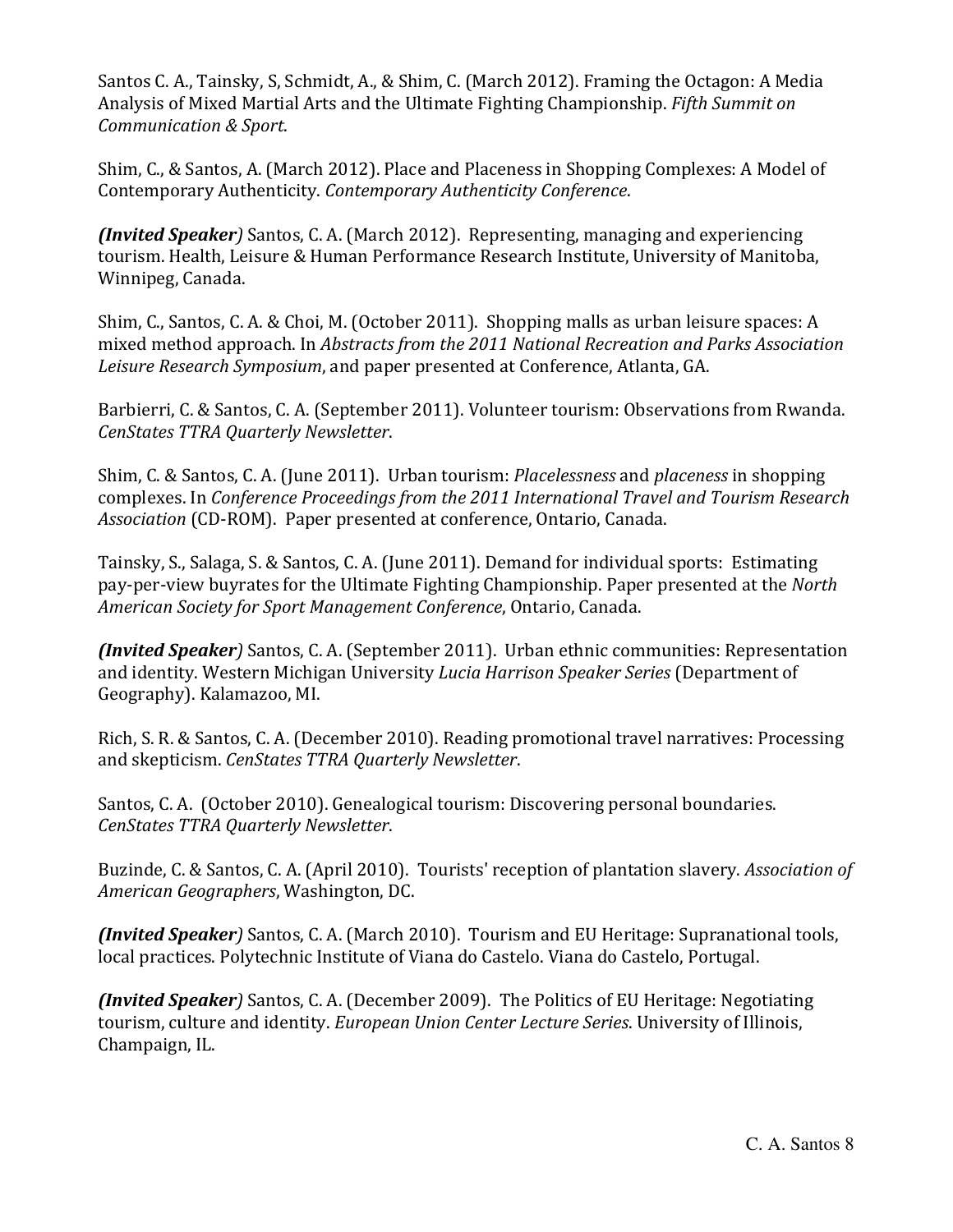*(Invited Speaker*) Santos, C. A. (November 2009). Developing a tourism research agenda. Hospitality and Tourism Management Department, Virginia Polytechnic Institute and State University. Blacksburg, VA.

Rozier, S. & Santos, C. A. (June 2009). The influence of gender and age on the processing of travel articles. In *Conference Proceedings from the 2009 International Travel and Tourism Research Association* (CD-ROM). Paper presented at conference, Oahu, Hawaii.

Yan, C. & Santos, C. A. (June 2009). Bizarre food: Postmodern tourism and media. In *Conference Proceedings from the 2009 International Travel and Tourism Research Association* (CD‐ROM). Paper presented at conference, Oahu, Hawaii.

Rozier, S. & Santos, C. A. (June 2009). Using consumer behavior scales to examine the persuasiveness of travel narratives. In *Conference Proceedings from the 2009 International Travel and Tourism Research Association* (CD‐ROM). Paper presented at conference, Oahu, Hawaii. 

Rozier, S. & Santos, C. A. (June 2009). The influence of gender and age on the persuasability of travel articles and travel brochures. . In *Conference Proceedings from the 2009 National Extension Tourism (NET)* (CD-ROM). Paper presented at conference, Park City, Utah.

Santos, C. A. & Yan, C. (June 2008). Chinatown and the ethnic "Other". In *Proceedings from the 2008 International Travel and Tourism Research Association* (CD‐ROM). Paper presented at conference, Philadelphia, PA. ‐‐ *Best Research Paper Award*. 

Yan, C. & Santos, C. A. (June 2008). Tourism discourse and Orientalism: Representational Dynamics. In *Proceedings from the 2008 International Travel and Tourism Research Association* (CD‐ROM). Paper presented at conference, Philadelphia, PA. 

**(Invited** *Keynote Speaker*) Santos, C. A. (September 2007). Politics of identity and space: Representational dynamics in the U.S. *The Association for Tourism and Leisure Education* (ATLAS). Viana do Castelo, Portugal. Published in: *ATLAS Reflections 2007*. 

**(Invited Speaker**) Santos, C. A. & Yan, C. (December 2007). The representation of ethnic Others in urban tourism spaces. Human Dimensions of *Environmental Systems* Program. University of Illinois, Champaign, IL.

Santos, C. A. & Rozier, S. (June 2007). *What happens in Vegas*...Amsterdam, Bangkok, and New Orleans. In: *Proceedings from the 2007 International Travel and Tourism Research Association* (CD-ROM). Paper presented at conference, Las Vegas, NV.

Buzinde, C. & Santos, C. A. (June 2007). The Hampton Plantation: State engineered amnesia. In: *Proceedings from the 2007 International Travel and Tourism Research Association* (CD‐ROM). Paper presented at conference, Las Vegas, NV.

Yan, C. & Santos, C. A. (2007). Towards an understanding of family history research: A motivation study of visitors to Fort Wayne Genealogy Library. In: *Proceedings from the 2007*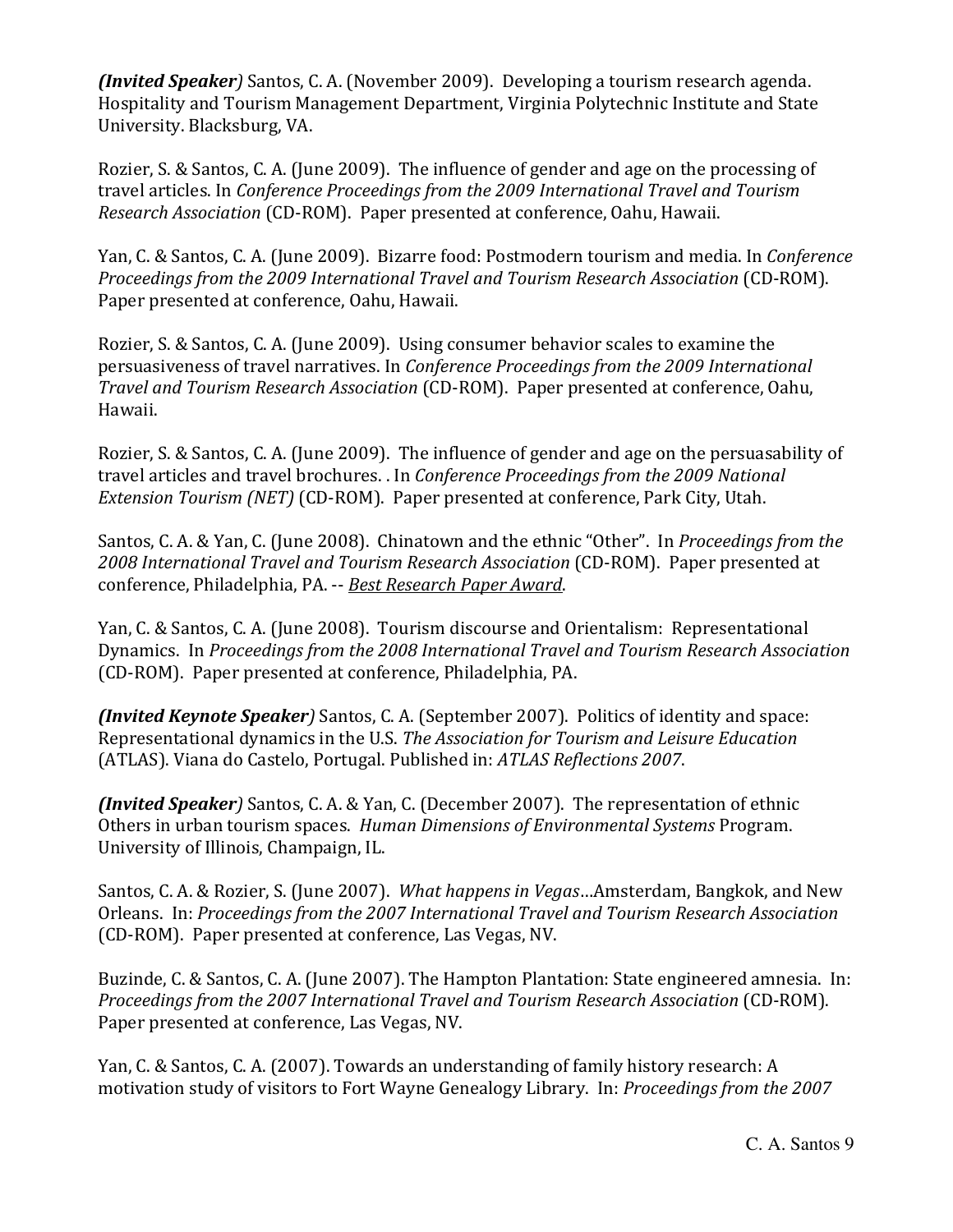*International Travel and Tourism Research Association* (CD‐ROM). Poster presented at conference, Las Vegas, NV.

Santos, C. A., Rozier, S., Shinew, K. J. & Stodolska, M. (October 2006). Perceptions of intercultural communication and conflict strategies among park staff and Latino and African American park users. In: *Abstracts from the 2006 National Recreation and Parks Association Leisure Research Symposium*, and paper presented at conference, Seattle, WA.

Santos, C. A. (June 2006). Politics of identity and space: Representational dynamics. 2nd Annual *Community as Intellectual Space 2006: From Community Organizing to Community Building*. Chicago, IL.

Morais, D., Ribeiro, N. & Santos, C. A. (June 2006). Heirs of a fallen empire: The Portuguese colonial gaze upon Brazil. In: *Conference proceedings from the 37th Annual International Travel* and Tourism Research *Association*, and paper presented at conference, Dublin, Ireland.

Stodolska, M., Shinew, K. J., Santos, C. A., Nedovic-Budic, Z. & Zhu, W. (February 2006). The effect of sport facilities and trail systems on the use of green spaces for physical activity among Latino[a] Americans. Paper presented at the *Active Living Research 2006 Annual Conference*, Coronado, CA.

Belhassen, Y., Santos, C. A. & Uriely, N. (October 2005). Cannabis usage in tourism: A sociological perspective. In: *Abstracts from the 2005 National Recreation and Parks Association* Leisure Research *Symposium*, and paper presented at conference, San Antonio, TX.

*(Invited Speaker*) Santos, C. A. & Buzinde, C. (January 2005). Humboldt Park, Chicago: Investigating a Puerto Rican community identity. *Human Dimensions of Environmental Systems* Program. University of Illinois, Champaign, IL.

Santos, C. A. (November 2004). Implementing student involvement and participation practices: Suggestions for teaching large classes. *Applied Life Studies Teaching Academy*. University of Illinois, Champaign, IL.

Stodolska, M. & Santos, C. A. (October 2004). Transnationalism and leisure behavior of temporary Mexican migrants in the U.S. In: *Abstracts from the 2004 National Recreation and Parks Association Leisure Research Symposium,* and paper presented at conference, Reno, NV.

Bowen, H. & Santos, C. A. (June 2004). Constructing quality, constructing reality. Poster session at the *35th Annual International Travel and Tourism Research Association*, Montreal, Canada. 

Buzinde, C., Santos, C. A. & Smith, S. (June 2004). Experiencing the "Other": Destination imagery in multicultural Canada. In: *Conference proceedings from the 35thAnnual International Travel and Tourism Research Association*, and paper presented at conference, Montreal, Canada.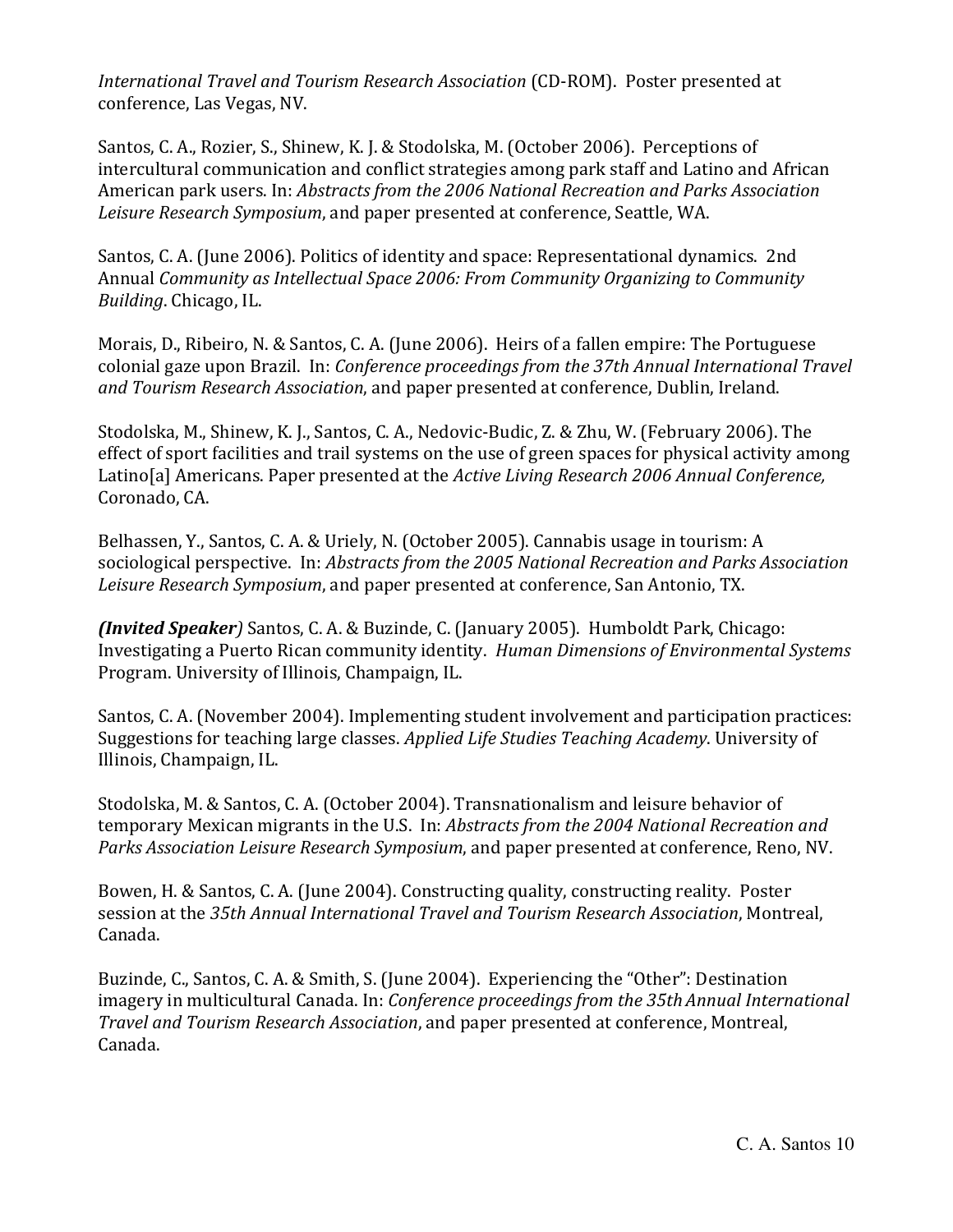Stodolska, M. & Santos, C. A. (March 2004). Transnational activities of Mexican migrant workers in the Midwest. In: *Abstracts from the 100th Association of American Geographers Annual Meeting*, and paper presented at conference, Philadelphia, PA.

Santos, C. A. (June 2003). The contradictory narratives that frame tourist destinations: The case of Portugal. In: *Conference proceedings from the 34thAnnual International Travel and Tourism Research Association*, and paper presented at conference, St. Louis, MO.

Ross, S., Jeong, S. & Santos, C. A. (June 2003). The role of awareness, attractiveness and familiarity with a "sport-tourism" destination: The case of the Midwest. In: *Conference proceedings from the 34thAnnual International Travel and Tourism Research Association*, and paper presented at conference, St. Louis, MO.

Santos, C. A. (2003). A study of tourism discourse: The New York Times travel section coverage of tourism in Portugal. In: *Journalism and Mass Communication Abstracts*. 

Santos, C. A. (May 2002). Incorporation, rejection or transformation of information provided in travel articles: A case study of tourist destinations in Portugal. Paper presented at the *International Communication Association*, San Diego, CA. 

Santos, C. A. (November 2002). Contemporary actuality and historical changes in tourism dialogue. Paper presented at the Mass Communication Division at the *National Communication* Association, New Orleans, LA.

Santos, C. A. & Proffitt, J. M. (February 2002) The American tourist according to The New Yorker: a framing analysis of *The New Yorker* cartoons. Paper presented at the *Intercultural Communication Conference*, Miami, FL. 

Santos, C. A. (November 2001). Newspaper travel sections and its coverage of tourism destinations and hosts. Poster session at the *National Communications Association*, Atlanta, GA. 

*(Invited Speaker*) Santos, C. A. (August 2001). When adapting is not enough: Contributing to a graduate program. Minority and International Ph.D. Students Round Table. International Communications Division at the *Association for Education in Journalism and Mass Communication*, Washington, D.C.

Kerstetter, D., Yarnal, C. & Santos, C. A. (June 2001). Geographic Information Systems (GIS): A tool for evaluating the effectiveness of promotional campaigns. Poster session presented at the *32ndAnnual International Travel and Tourism Research Association*, Fort Myers, FL. 

# *GRADUATE STUDENT SUPERVISOR*

*Master's Student Chair and Thesis Supervisor* Isabel Sanchez Villarreal, Graduation date: May 2015

Robert Bingle, May 2014. Placement: Account Executive, Gohagan & Company.

Rebecca Van Tine, August 2011. "*Liminality and the Study Abroad Experience*."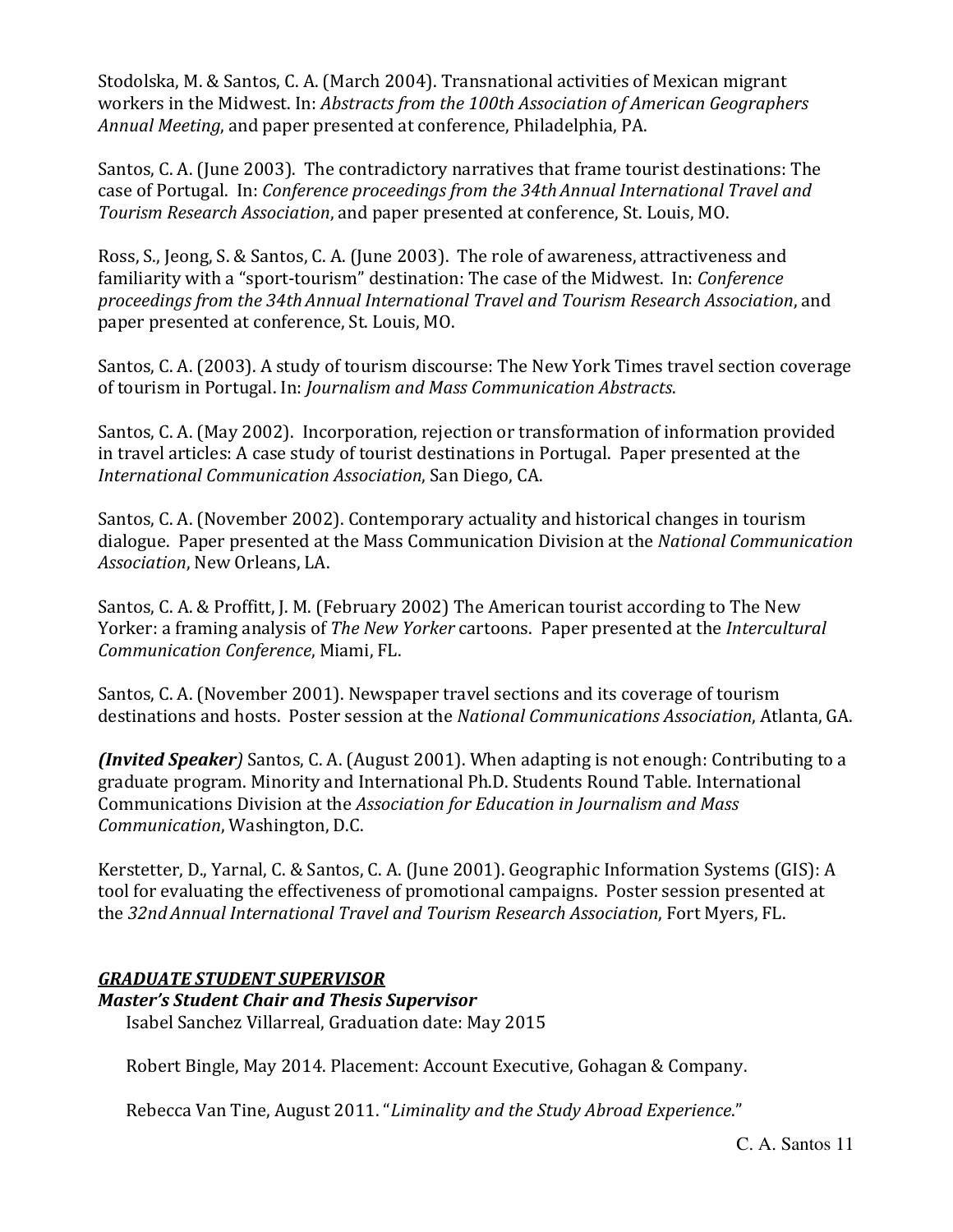Wei‐Jue Huang, May 2008. "*Tourism and the Political Capital City*"; Placement: Doctoral program, Clemson University. 

Kellee Caton, May 2005. "*Heritage Tourism: The case of Route* 66". Placement: Doctoral program, University of Illinois at Urbana-Champaign.

Patrick Kaler, May 2005. Placement: Executive Director, Lake Tahoe Visitors Authority.

## *Master's Student Member of Thesis Committee*

Daniil Tendera, Department of Spanish, Italian and Portuguese. Thesis Topic: Tourism Discourse and the Notion of "Magic" in Destination Marketing of Mexico. May 2014.

Katherine O'Dowd, European Union Studies. Thesis Topic: *From the Past to the Present: Muslims' Role in Spain and Portugal.* May 2013. 

Lisa Sink, Hospitality and Tourism Management Department. *Virginia Polytechnic Institute and State University*. Dissertation Topic: *Volunteer Tourism and Facebook.* May 2012. 

Xiao Xu, Department of Recreation, Sport and Tourism. Thesis Topic: *Sport and the Olympic Torch.* May 2011.

# *Doctoral Student Chair and Dissertation Supervisor*

Sanghun Park. Topic of Dissertation: *Cross Cultural Tourism Research* Anticipated graduation date: May 2015

Azwin Aksan. Topic of Dissertation: *Tourism Policy and Multiculturalism in Malaysia* Anticipated graduation date: May 2015

Erin McKenna. Topic of Dissertation: *Managing Transformative Tourism Experiences* Anticipated graduation date: May 2015

Nicholas Hryhorczuk, Ph.D. 2014. *Radioactive Heritage: An Autoethnographic Investigation of Chernobyl as a Dark Heritage Site.* Placement: Tourism Development and Investment Consultant, Horizon Capital.

Changsup Shim, Ph.D. 2013. *Postmodern Tourism as Signification: Definitional Constructs of Authenticity in the Context of Tourism and Their Influence on the Urban Tourist Experience*. Placement: Postdoctoral Fellow at the Istanbul Studies Center, Kadr Has University, Turkey.

Scott Martin, Ph.D. 2012. *Share, Like, Tweet and Cheer: An Examination of Social Media Usage and the NFL.* Placement: California State University, Fullerton. 

Samantha Rozier, Ph.D. 2008. *Understanding Travel Promotional Narratives: The Influence of Narrative Transportation and Skepticism.* Placement: Assistant Professor, North Carolina State University.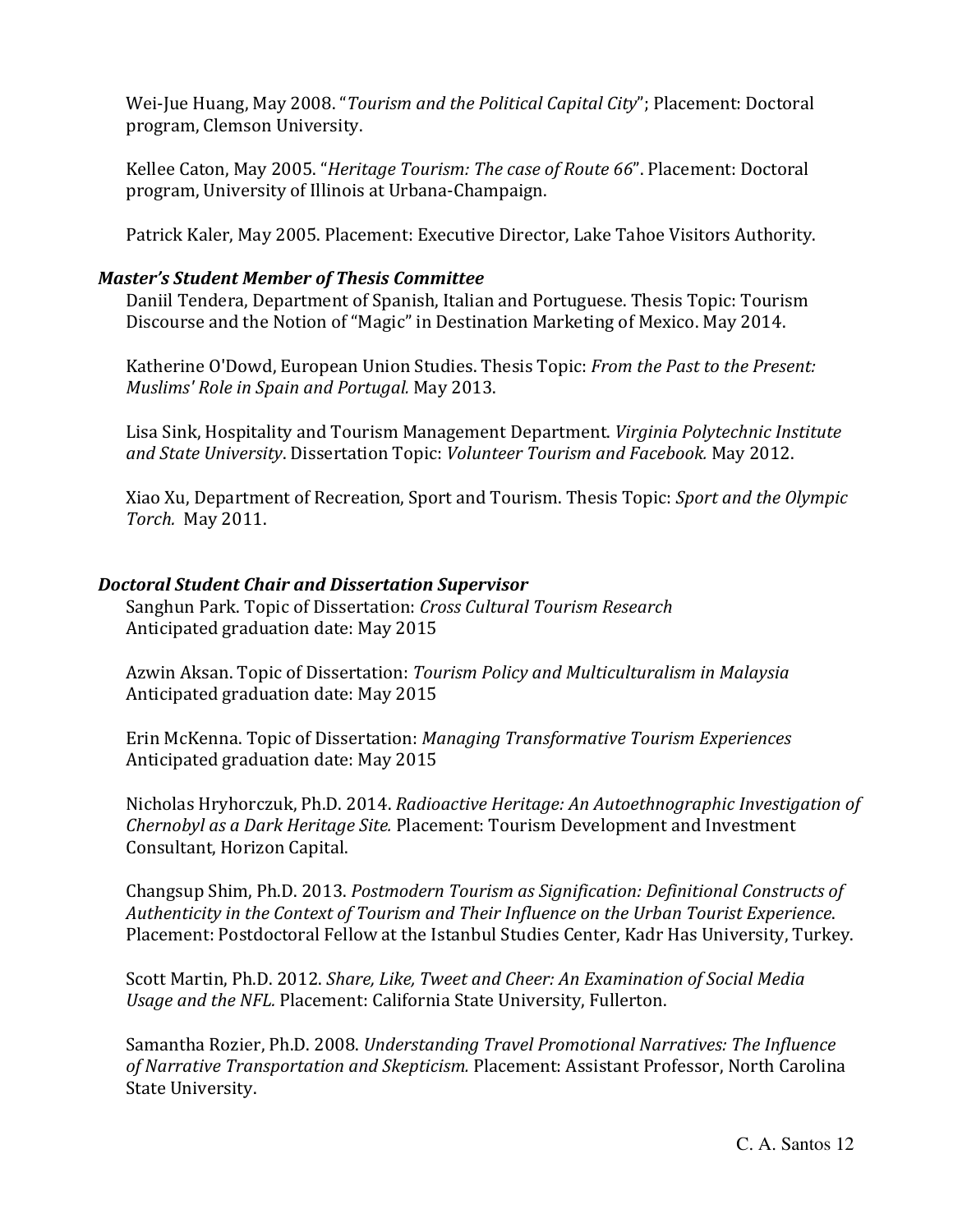Kellee Caton, Ph.D. 2008. *Encountering the Other through Study Abroad*. Placement: Assistant Professor, Rivers Thompson University, Canada.

Yaniv Belhassen, Ph.D. October 2007. *Evangelical Tours to the Holy Land: A Study on the Theopolitics of Pilgrimage*. Placement: Assistant Professor, Ben‐Gurion University of the Negev, Israel.

Christine Buzinde, Ph.D. October 2006. *Representational Politics within Contested Heritage Sites: The Case of Hampton Plantation.* Placement: Assistant Professor, The Pennsylvania State University.

# *Doctoral Student Member of Dissertation Committee*

Amy Komorowski, Hospitality and Tourism Management Department. *Virginia Polytechnic Institute and State University*. 

Illona Matkovszki, Department of Landscape Architecture

Sohye Kim, Department of Recreation, Sport and Tourism

Windy Zhao, Department of Architecture

AnnaMarie Bliss, Department of Architecture

Altaf Engineer, Department of Architecture

Jeremy Robinett, Department of Recreation, Sport and Tourism

Joel Zovar, Department of Anthropology. Dissertation Topic: *Trouble Brewing: Negotiating the Politics of Craft Beer in Wisconsin.*

Heide Reible, Department of Recreation, Sport and Tourism. Ph.D. 2013. *Walking As Knowing: An Interpretative Phenomenological Analysis of Leisure in the Lived Experience of Urban Walking*. 

James Barkley, Department of Recreation, Sport and Tourism. Ph.D. May 2011. "*Localized Place Meanings at Grand Canyon National Park, Arizona, USA: Facilitating Stakeholder Dialogue and Democratizing Knowledge*." 

Sunny Jeong, Department of Recreation, Sport and Tourism. Ph.D. 2008. "Assessing Social *Capital and Community Involvement: Social Network Analysis for the Sustainable Amish Community Tourism Development*." 

Zhi Li, Department of Recreation, Sport and Tourism. Ph.D. 2006. "When East Meets West: *Understanding Travel Experiences in Transnational Space*." 

# *SERVICE TO DISCIPLINARY AND PROFESSIONAL SOCIETIES OR ASSOCIATIONS*

Book Review Editor, *Journal of Tourism and Cultural Change*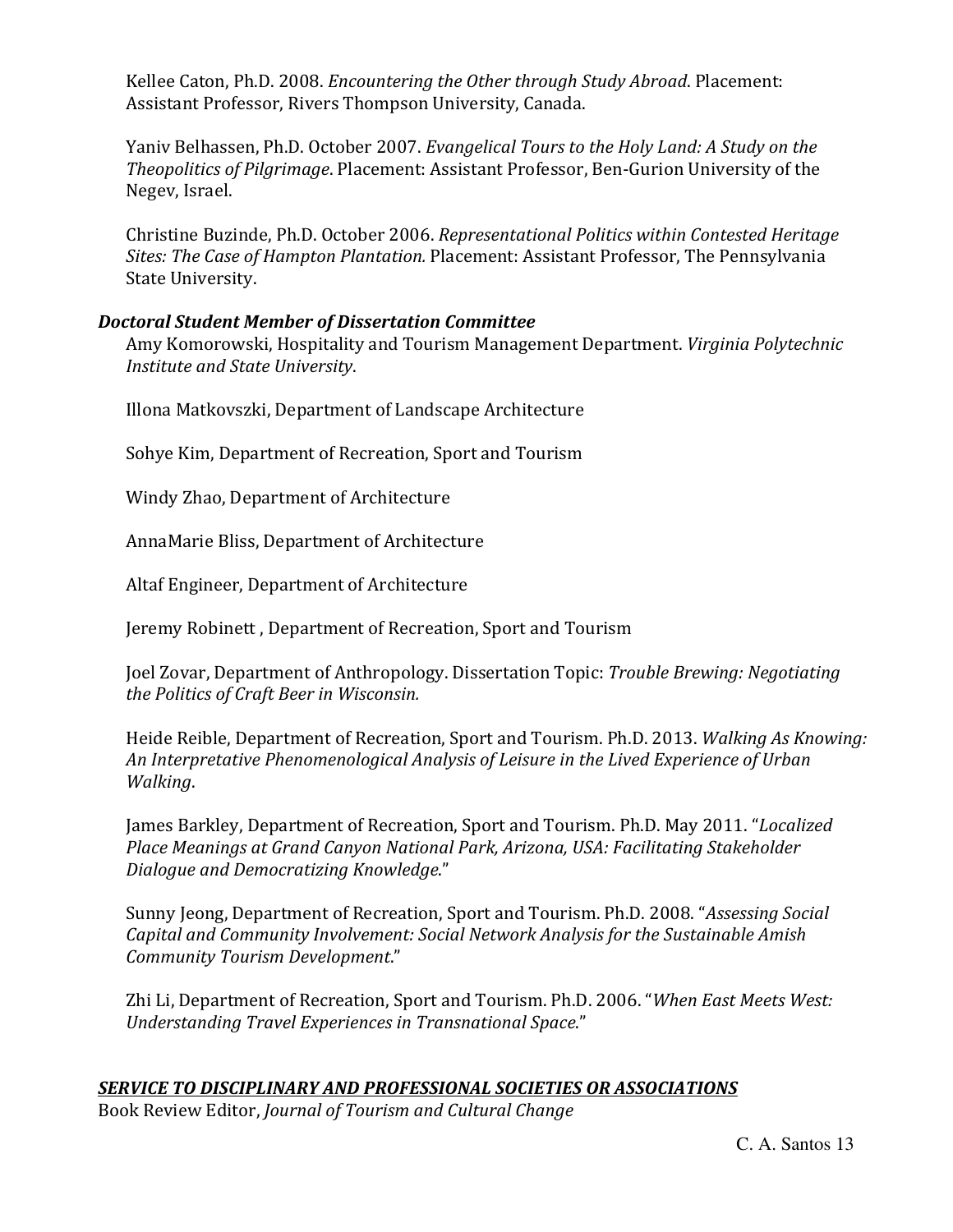Editorial Board Member of *Annals of Tourism Research* Editorial Board Member of *Journal of Travel Research* Editorial Board Member of *Tourism, Culture and Communication*  Editorial Board Member of *Journal of Hospitality and Tourism Management* 

Ad Hoc Reviewer, *Tourism Management* Ad Hoc Reviewer, *Tourism Geographies* Ad Hoc Reviewer, *Journal of Tourism and Cultural Change* Ad Hoc Reviewer, *Tourism Review International* Ad Hoc Reviewer, *Current Issues in Tourism* Ad Hoc Reviewer, *Journal of Hospitality and Tourism Research* Ad Hoc Reviewer, *Leisure Sciences* Ad Hoc Reviewer, *Journal of Leisure Research* Ad Hoc Reviewer, *Journal of Park and Recreation Administration* Ad Hoc Reviewer, *Journal of Heritage Tourism*  Ad Hoc Reviewer, *Journal of Destination Marketing & Management* Ad Hoc Reviewer, *Journal of Sport Management*

*National Recreation and Parks Association Leisure Research Symposium*

- Role: Academic Research Abstract Reviewer

## *International Travel and Tourism Research Association*

- Role: Abstract Reviewer, 2004 to present
- Role: Chair, Master's Student Research Award, 2008
- Role: CenStates Board of Directors, 2010-2012
- Role: Master's Student Research Award Committee Member, 2011
- Role: Graduate Conference, Invited Leading Discussant, 2012

## *International Conference on Intangible Heritage*

- Role: Scientific Committee, 2011 to present

## *Illinois Excellence in Tourism Awards*

- Role: Illinois Tourism Awards Judge, 2011 to present

# *CIRCLE International Conference Scientific Committee*

- Role: Scientific Committee, 2011 to present

# *COMMITTEE SERVICE*

**2013‐14 UIUC** Chancellor and Provost Faculty Consultation Group Executive Committee, Center for Latin American and Caribbean Studies University of Illinois, Campus Research Board Graduate College Executive Committee Collaborative for Cultural Heritage Management and Policy AHS Executive Committee AHS Graduate Council AHS Associate Dean for Academic Affairs Search Committee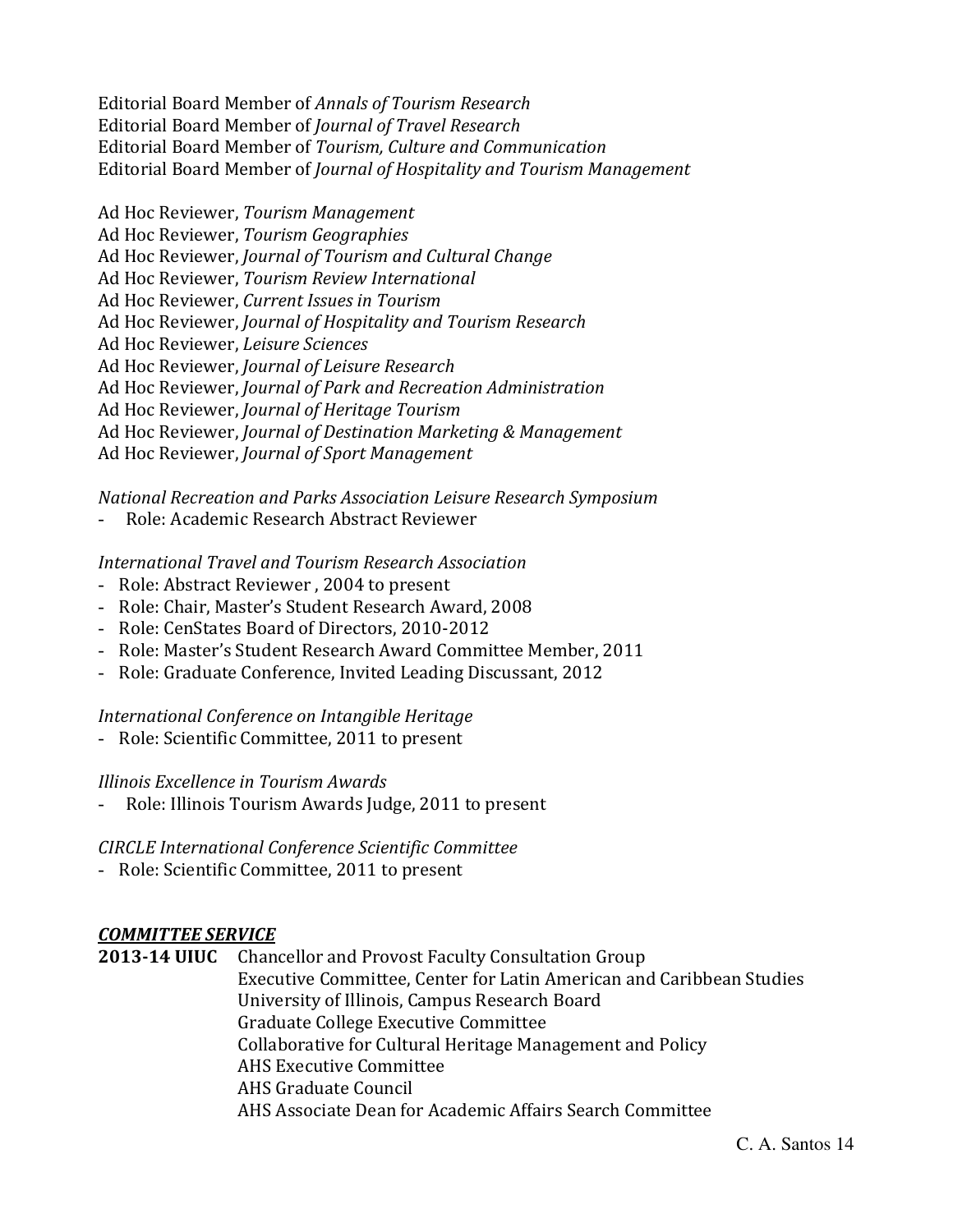|                     | RST Graduate Committee (Chair)                                            |
|---------------------|---------------------------------------------------------------------------|
|                     | <b>RST Faculty Search Committee (Chair)</b>                               |
| 2012-13 UIUC        | <b>Chancellor and Provost Faculty Consultation Group</b>                  |
|                     | Executive Committee, Center for Latin American and Caribbean Studies      |
|                     | EUC Foreign Languages and Area Studies Fellowship Selection Committee     |
|                     | AHS College Educational Policy Committee                                  |
|                     | AHS Bio Socio-Behavioral Excellence Hire Committee                        |
|                     | <b>AHS Graduate Council</b>                                               |
|                     | <b>AHS Dean's Evaluation Committee</b>                                    |
|                     | <b>AHS Executive Committee</b>                                            |
|                     | AHS Associate Dean for Academic Affairs Search Committee                  |
|                     | <b>RST Graduate Committee</b>                                             |
|                     | <b>RST Faculty Search Committee</b>                                       |
|                     | <b>RST Faculty Advisory Committee</b>                                     |
|                     | RST Appointment with Tenure Committee                                     |
| 2011-12 UIUC        | Chair, Educational Policy Committee, College of Applied Health Sciences   |
|                     | <b>Campus General Education Committee</b>                                 |
|                     | <b>AHS Graduate Council</b>                                               |
|                     | I-LEAP Advisory Committee, College of Applied Health Sciences             |
|                     | Chair, RST Graduate Committee                                             |
|                     | <b>RST Faculty Advisory Committee</b>                                     |
|                     | <b>RST Tenure and Promotion Committee</b>                                 |
|                     | RST Department Chair Search Committee                                     |
|                     | Executive Committee, Center for Latin American and Caribbean Studies      |
| 2010-11 UIUC        | <b>Campus General Education Committee</b>                                 |
|                     | I-LEAP Advisory Committee, College of Applied Health Sciences             |
|                     | Educational Policy Committee, College of Applied Health Sciences          |
|                     | College Awards Committee, College of Applied Health Sciences              |
|                     | <b>RST Faculty Advisory Committee</b>                                     |
|                     | <b>RST Tenure and Promotion Committee</b>                                 |
|                     | <b>RST Faculty Search Committee</b>                                       |
| <b>2009-10 UIUC</b> | Educational Policy Committee, College of Applied Health Sciences          |
|                     | College Awards Committee, College of Applied Health Sciences              |
|                     | <b>RST Tenure and Promotion Committee</b>                                 |
|                     | RST Undergraduate Curriculum Committee                                    |
| 2008-09 UIUC        | College Awards Committee, College of Applied Health Sciences              |
|                     | RST Undergraduate Curriculum Committee<br>RST Chair, Grievances Committee |
|                     | Leisure and the Natural Environment Committee                             |
|                     | Charles K. Brightbill Alumnus Committee                                   |
| <b>2007-08 UIUC</b> | RST Graduate Curriculum Committee                                         |
| 2006-07 UIUC        | Educational Policy Committee, College of Applied Health Sciences          |
|                     | RST Graduate Curriculum Committee                                         |
|                     | <b>RST Grievances Committee</b>                                           |
| 2005-06 UIUC        | Educational Policy Committee, College of Applied Life Studies             |
|                     | RST Undergraduate Curriculum Committee                                    |
|                     | <b>RST Faculty Search Committee</b>                                       |
| 2004-05 UIUC        | RST Undergraduate Curriculum Committee                                    |
|                     |                                                                           |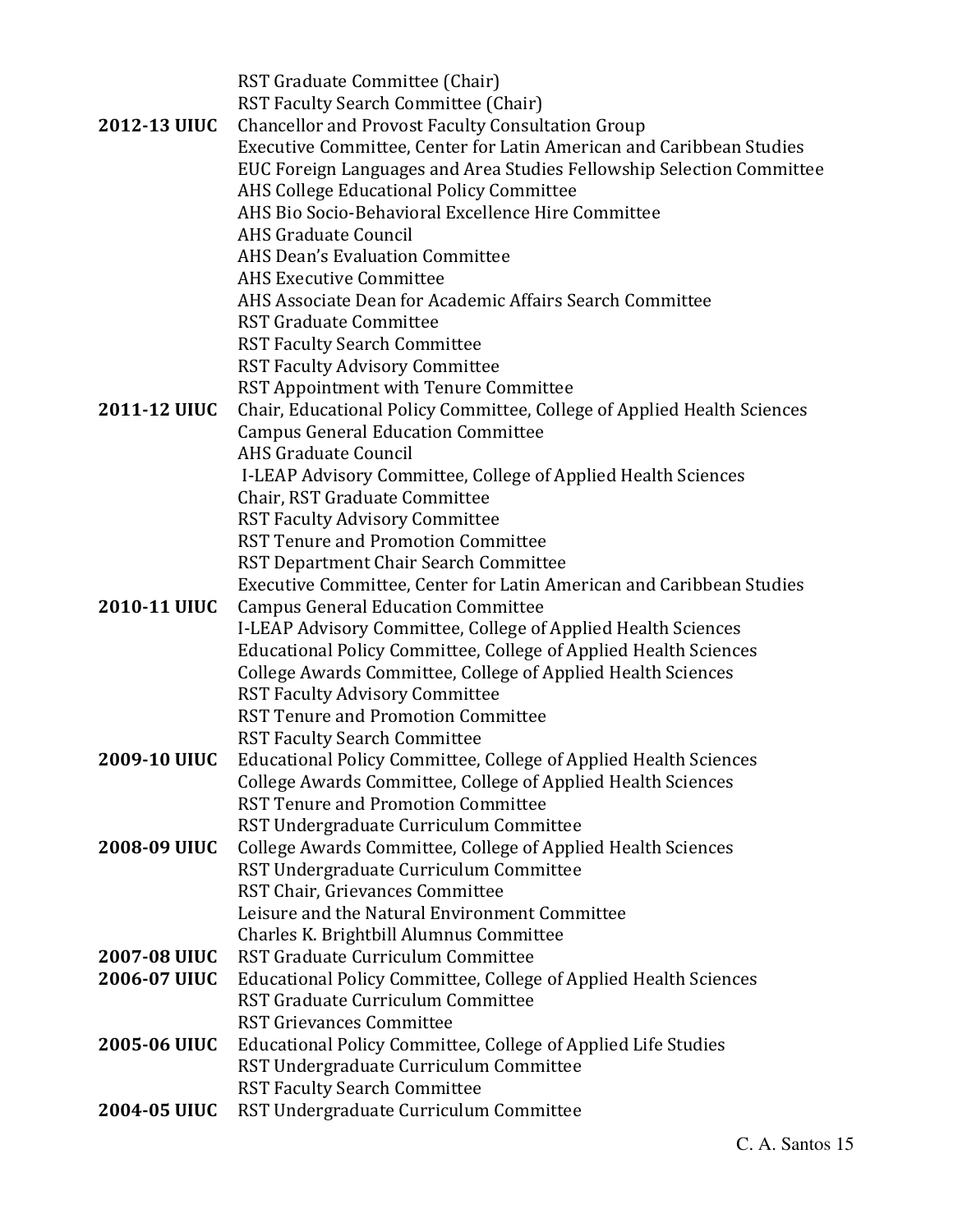| 2003-04 UIUC RST Undergraduate Curriculum Committee |
|-----------------------------------------------------|
| <b>RST Grievances Committee</b>                     |
| Chair, RST Student Awards Committee                 |
| Chair, Rho Phi Lambda                               |
| <b>RST Faculty Search Committee</b>                 |
| 2002-03 UIUC Undergraduate Curriculum Committee     |

#### *SELECTED HONORS AND AWARDS*

| 2013 | - UIUC List of Teachers Ranked as Excellent by Their Students                        |
|------|--------------------------------------------------------------------------------------|
| 2012 | - College of Applied Health Sciences, Excellence in Mentoring in Graduate            |
|      | <b>Education Award</b>                                                               |
|      | - UIUC List of Teachers Ranked as Excellent by Their Students                        |
| 2010 | - College of Applied Health Sciences, <i>Undergraduate Teaching Excellence Award</i> |
|      | - UIUC List of Teachers Ranked as Excellent by Their Students                        |
| 2009 | - College of Applied Health Sciences, Excellence in Mentoring in Graduate            |
|      | <b>Education Award</b>                                                               |
|      | - UIUC List of Teachers Ranked as Excellent by Their Students                        |
| 2008 | - UIUC List of Teachers Ranked as Excellent by Their Students                        |
|      | - Best Research Paper Award, International Travel and Tourism Research               |
|      | Association                                                                          |
| 2007 | - UIUC List of Teachers Ranked as Excellent by Their Students                        |
| 2006 | - UIUC List of Teachers Ranked as Excellent by Their Students                        |
| 2005 | - UIUC List of Teachers Ranked as Excellent by Their Students                        |
| 2004 | - UIUC List of Teachers Ranked as Excellent by Their Students                        |
| 2003 | - UIUC List of Teachers Ranked as Excellent by Their Students                        |
| 1998 | - Outstanding Graduate Student; University of North Dakota.                          |
|      |                                                                                      |

## *REPORTS*

Tainsky, S., Raycraft, M. & Santos, C. A. (2013). Fan response to proposed changes to the format of NCAA Men's Gymnastics. Report prepared for University of Illinois Department of Intercollegiate Athletics.

Santos C. A., Janke, M., Contreras, J. & Jones, J. (2008). Elderhostel: The Lived Experience. Report prepared for Elderhostel International.

Janke, M., Santos C. A., Jones, J. & Contreras, J. (2008). Self-Regulation in Adults' Cultural and Educational Tourism Experiences: Elderhostel. Report prepared for Elderhostel International.

Rozier, S., & Santos C. A (2008). Understanding Travel Promotional Narratives: The Influence of Narrative Transportation and Skepticism. Report prepared and presented to the Charleston Area Convention and Visitors Bureau.

Santos C. A., Humphreys, B. & Rozier, S. (2007). Intersecting Social and Economic Forces of Tourism: A Community Approach. Part 1; Report prepared for Lake Tahoe Visitors Authority.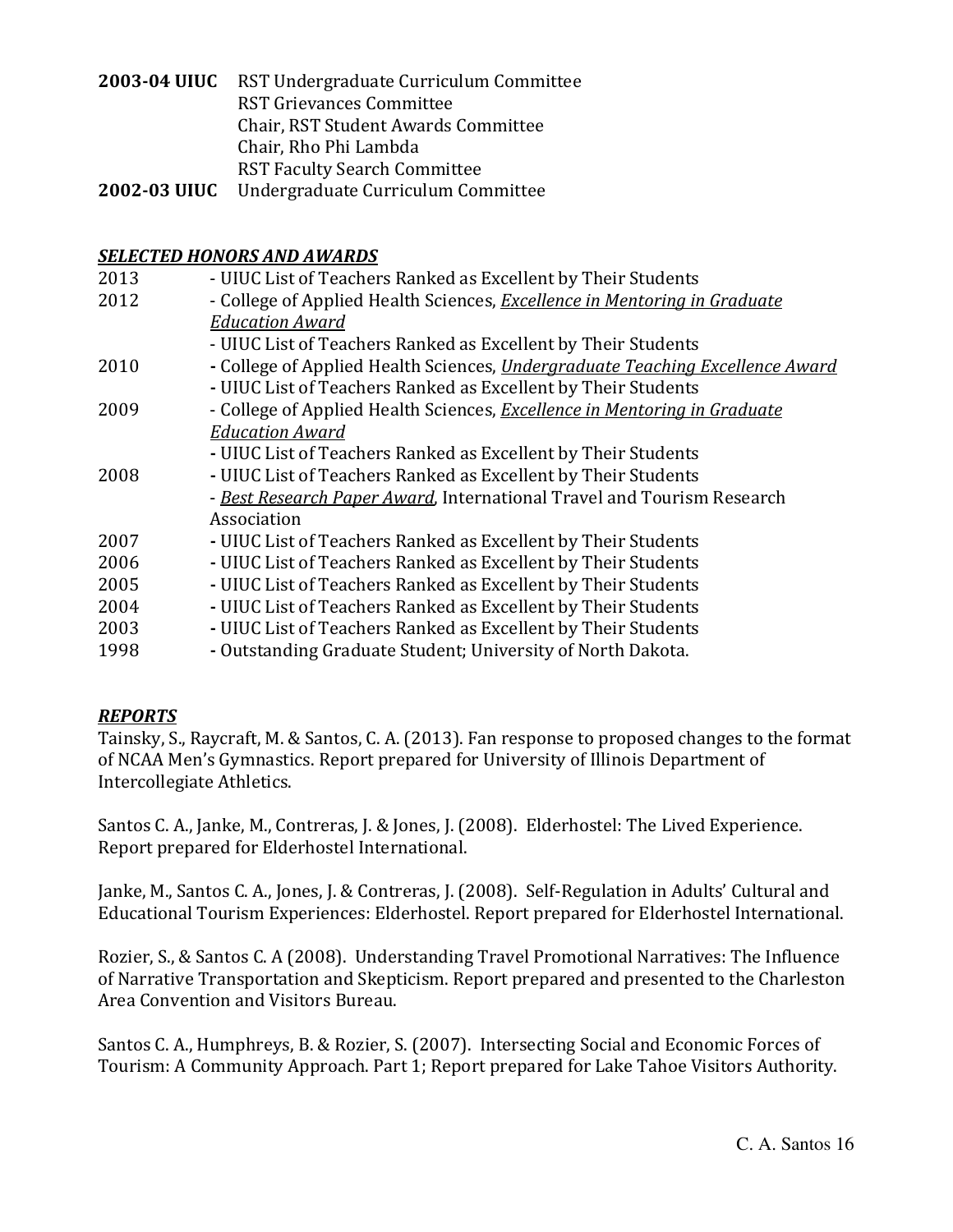Humphreys, B., Santos C. A. & Rozier, S. (2007). Intersecting Social and Economic Forces of Tourism: A Community Approach. Part 2; Report prepared for Lake Tahoe Visitors Authority.

Santos C. A., Schwartz, Z. & Rozier, S. (2006). Analysis of Lake County Travel Market. Part 2. Report prepared for Lake County Centre Visitors Bureau.

Santos, C. A. (2006). Report prepared for the Juan Antonio Corretjer Puerto Rican Cultural Center. Title: Politics of Identity and Space: The Puerto Rican Community of Humboldt Park, Chicago. 

Shinew, K. J., Stodolska, M., Cronan, M. & Santos, C. A. (2006). Increasing Intercultural Understanding Between Park Managers and African American and Latino Users of Urban Parks. Part 2. Report prepared for the National Recreation and Park Association and Kraft Foundation. 

Santos C. A., Schwartz, Z. & Rozier, S. (2006). Analysis of Lake County Travel Market. Part 1. Report prepared for Lake County Centre Visitors Bureau.

Li, M. Z., Stodolska, M., Shinew, K. J., Santos, C. A., Acevedo, J., Skowron, M., Nedovic-Budic, Z., & Zhu, W. (2005). The Effect of Sport Facilities and Trail Systems on the Use of Green Space for Physical Activity among Latino(a) Americans  $(107$  pages). Report prepared for the Robert Wood Johnson Foundation (Active Living Research Program). Also submitted to Fox Valley Park District, and City of Elgin Parks & Recreation Department, IL.

Li, M. Z., Stodolska, M., Shinew, K. J., & Santos, C. A. (2005). Increasing Intercultural Understanding Between Park Managers and African American and Latino Users of Urban Parks. Part 1. Report prepared for the National Recreation and Park Association and Kraft Foundation. 

# *MEDIA*

| May 2013       | Interviewed by Sharita Forest, University of Illinois News Bureau and Inside<br>Illinois on collaborative efforts between myself and Dr. Tainsky on the topic<br>of MMA, media viewership and coverage. |
|----------------|---------------------------------------------------------------------------------------------------------------------------------------------------------------------------------------------------------|
| November 2012  | Interviewed by Cathy Lockman, Perspectives (UI College of Business                                                                                                                                      |
|                | magazine) as a faculty fellow of the Academy for Entrepreneurial Leadership.                                                                                                                            |
| September 2012 | Interviewed by Leslie Forsberg, Alaska Airlines Magazine. Feature article on<br>genealogical tourism.                                                                                                   |
| August 2012    | Interviewed by Rasika Boice, Big Think Magazine (voted Time Magazine's #1<br>website for news and info in 2012) article on genealogical tourism.                                                        |
| March 2011     | Interviewed by Meredith Barnett, This Active Life Magazine, regarding<br>genealogical tourism and the redefining of leisure travel.                                                                     |
| February 2011  | Interviewed by Anne Tergesen, Wall Street Journal regarding genealogical<br>tourism.                                                                                                                    |
| August 2010    | Interviewed by Stacy Tillilie, AAA World Magazine regarding genealogical<br>tourism.                                                                                                                    |
| April 2010     | Interviewed by Andrea Bartz, SELF Magazine, regarding genealogical<br>tourism and how to infuse a vacation with more genealogical meaning.                                                              |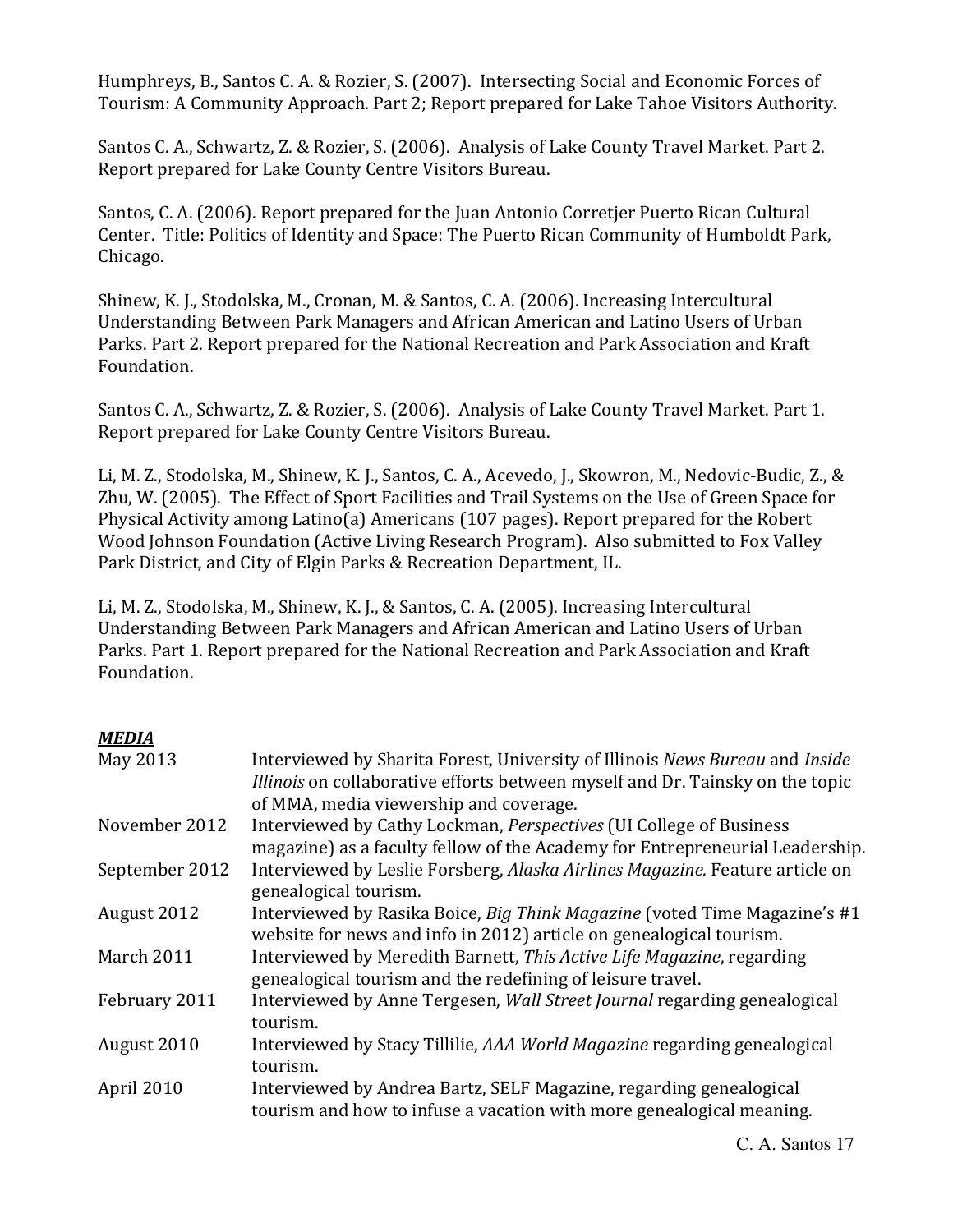| April 2010       | Interviewed by Jennifer Dobner, Associated Press, regarding genealogical<br>tourism and the redefining of leisure travel. |
|------------------|---------------------------------------------------------------------------------------------------------------------------|
| March 2010       | Interview and quotation by Phil Ciciora, University of Illinois News Bureau                                               |
|                  | and Inside Illinois on an article regarding genealogical tourism.                                                         |
| March 2010       | Research and publication in JTR regarding genealogical tourism was                                                        |
|                  | picked-up by various international media outlets including: CBS News,                                                     |
|                  | Global Travel Industry News; RedOrbit; Daily India; E! Science News;                                                      |
|                  | PhysOrg; Science Daily; Sindh Today; Thaindian News; iStockAnalyst;                                                       |
|                  | United Press International; Metro Canada.                                                                                 |
| May 2009         | North Lake Tahoe Bonanza news report regarding Lake Tahoe South Shore                                                     |
|                  | area in Nevada study conducted by Santos and Humphreys.                                                                   |
| April 2009       | Interviewed by the College of Business at the University of Illinois                                                      |
|                  | Perspectives regarding the Chicago Olympics bid and the possible risks and                                                |
|                  | rewards for local communities.                                                                                            |
| March 2009       | Interview and quotation by Melissa Mitchell, University of Illinois News                                                  |
|                  | Bureau and Inside Illinois on an article regarding Chicago's Chinatown.                                                   |
| February 2009    | Research on intercultural communication competence and conflict                                                           |
|                  | negotiation strategies in U.S. park settings highlighted by The Delta                                                     |
|                  | Intercultural Academy.                                                                                                    |
| October 2008     | News report regarding project between myself, Prof. Nikolay Ovcharov and                                                  |
|                  | municipality representatives of Haskovo, Bulgaria in the Sofia Morning News                                               |
|                  | (Bulgaria).                                                                                                               |
| November 2008    | Research on intercultural communication competence and conflict                                                           |
|                  | negotiation strategies between park staff and diverse park users in the U.S.                                              |
|                  | highlighted on www.dialogin.                                                                                              |
| February 2008    | Interview by Courtney Hall, WCIA 3 Urbana-Champaign. Televised                                                            |
|                  | interview regarding the trend of adventure/travel dating.                                                                 |
|                  | Interview and quotation by Melissa Mitchell, University of Illinois News                                                  |
| August 2007      |                                                                                                                           |
|                  | Bureau and Inside Illinois. Article regarding cannabis usage in tourism.                                                  |
|                  | Also published in: The Post Chronicle (NJ), Earth Times (London), United                                                  |
|                  | Press International.                                                                                                      |
| <b>July 2007</b> | The Chronicle of Higher Education, 53 (44), A6.                                                                           |
| March 2007       | Interview and quotation by Melissa Mitchell, University of Illinois News                                                  |
|                  | Bureau and Inside Illinois. Article regarding intercultural communication                                                 |
|                  | competence and conflict negotiation strategies between park staff and                                                     |
|                  | diverse park users in the U.S.                                                                                            |
| April 2006       | Interview and quotation by Jim Meadows, WILL 580am Radio Champaign-                                                       |
|                  | Urbana on Mexican migrant workers in the U.S. Broadcasted May 8, 2006.                                                    |
| April 2006       | Interview and quotation by Melissa Mitchell, University of Illinois News                                                  |
|                  | Bureau and Inside Illinois. Article regarding Mexican migrant workers in the                                              |
|                  | U.S.                                                                                                                      |
| August 2003      | Interview and quotation by Melissa Mitchell, University of Illinois News                                                  |
|                  | Bureau and Inside Illinois. Article regarding how travel writers perpetuate                                               |
|                  | cultural stereotypes for tourists.                                                                                        |
| <b>June 2003</b> | Interview and quotation by Yolanda Perdomo, Hispanic Business Magazine                                                    |
|                  | "Identity and Prosperity Together". Magazine article reports on how two                                                   |
|                  |                                                                                                                           |
|                  | Chicago neighborhoods are struggling with the issue of how to capitalize on                                               |
|                  | their cultural assets without reverting to gentrification.                                                                |